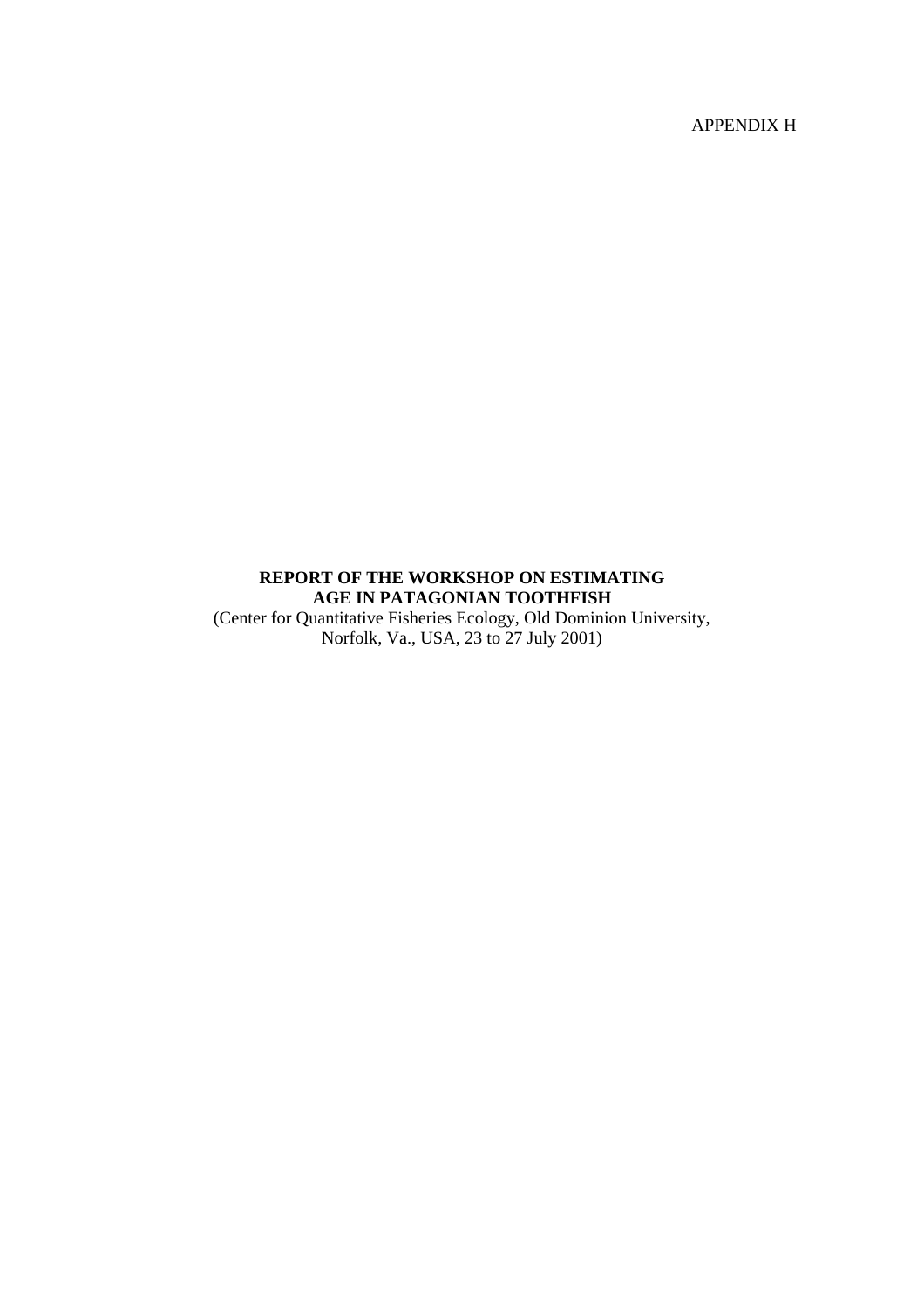# **CONTENTS**

|                                         | Page                            |
|-----------------------------------------|---------------------------------|
|                                         | 535                             |
|                                         | 536                             |
|                                         | 537                             |
|                                         | 537                             |
|                                         | 541                             |
|                                         | 542<br>542<br>543<br>544<br>545 |
| OTOLITH STUDIES LINKED TO OTHER ASPECTS | 546                             |
| FUTURE WORK ON D. ELEGINOIDES OTOLITHS  | 547<br>547<br>548<br>548        |
|                                         | 548                             |
|                                         | 549                             |
|                                         | 550                             |
|                                         | 551                             |
| <b>ATTACHMENT 1:</b>                    | 555                             |
| <b>ATTACHMENT 2:</b>                    | 558                             |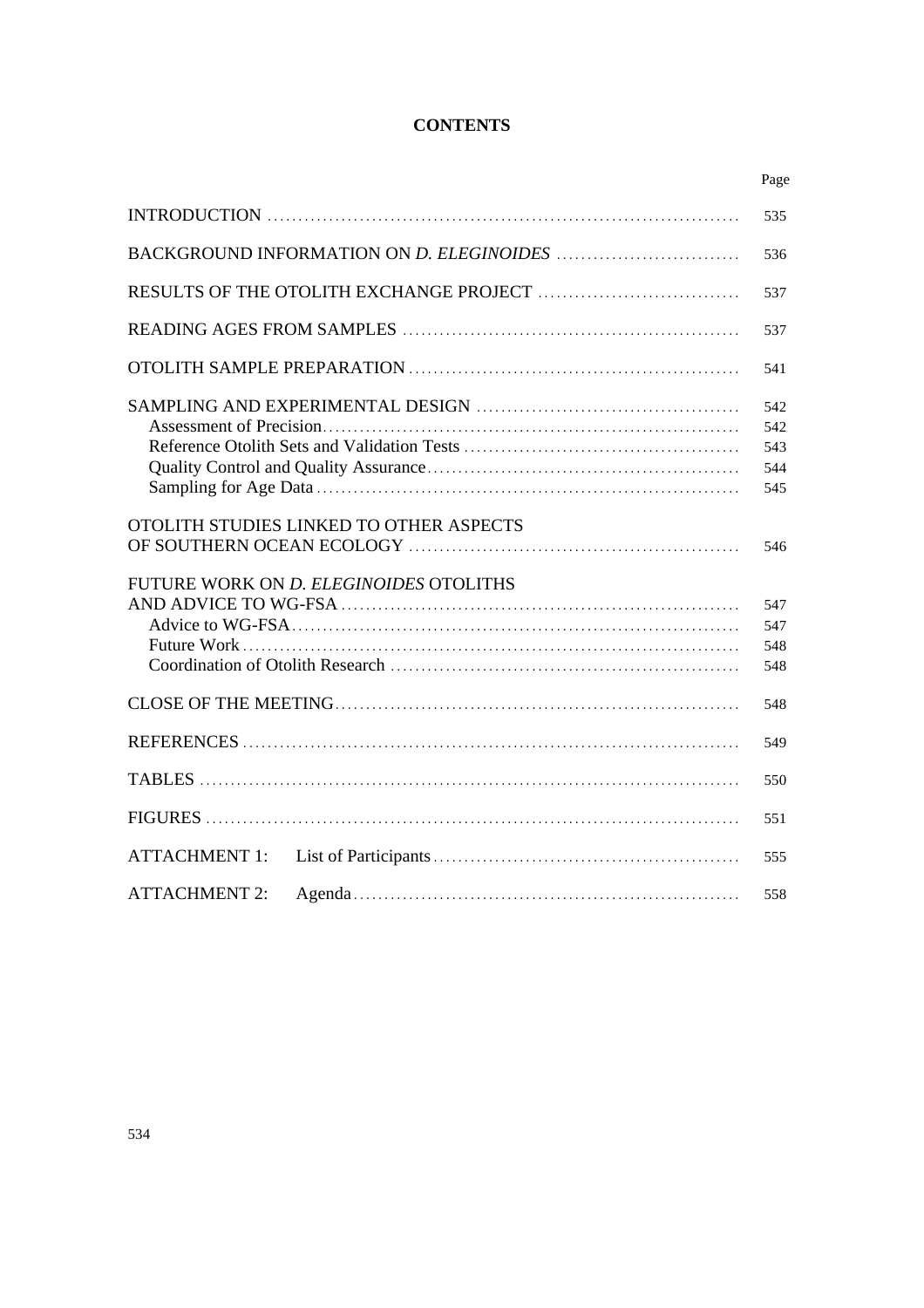# **REPORT OF THE WORKSHOP ON ESTIMATING AGE IN PATAGONIAN TOOTHFISH**

(Center for Quantitative Fisheries Ecology, Old Dominion University, Norfolk, Va., USA, 23 to 27 July 2001)

#### INTRODUCTION

1.1 The Workshop on Estimating Age in Patagonian Toothfish was held at the Center for Quantitative Fisheries Ecology (CQFE), Old Dominion University, Norfolk, Va., USA, from 23 to 27 July 2001. The workshop was chaired by Dr I. Everson (UK) and attended by 17 participants. The list of participants is given in Attachment 1. Local arrangements for the meeting had been made by Dr J. Ashford (USA).

1.2 Dr Cynthia Jones (CQFE) welcomed participants to the workshop. She noted that, unlike in other branches of ecology, it was possible to determine the age of individual fish over time scales of days to years. This ability had influenced the development of fisheries models such that accurate and precise age determinations were now normal requirements for population assessments. The importance and value of Patagonian toothfish (*Dissostichus eleginoides)* internationally placed a high priority on achieving consensus on the best methods for age determination and she looked forward to a successful meeting.

1.3 The requirement for the meeting had been foreshadowed during the 2000 meeting of the Working Group on Fish Stock Assessment (WG-FSA-2000) when it was noted that some differences were present in the growth parameters being used for assessments of *D. eleginoides*. Dr Everson had been invited to contact all those undertaking age determination of *D. eleginoides* in order to determine whether these differences were real or else due to methods of otolith preparation and reading. Through SC CIRC 00/21 he had contacted colleagues interested in this research and they had agreed to participate in an otolith exchange project. They had also agreed to come together at a workshop whose primary aim would be to seek conformity in estimating the age of *D. eleginoides*, if such a meeting could be arranged. Although there is growing interest in age determination of other species, in particular *D. mawsoni*, it had been agreed by those who had responded to SC CIRC 00/21 that the primary aim should be to concentrate on the one species *D. eleginoides*.

1.4 In summary form, the main objectives for the workshop had been to consider and advise WG-FSA on:

- (i) otolith collection protocols;
- (ii) otolith preparation protocols;
- (iii) agreed definitions of otolith structures used for age determination;
- (iv) quality control and quality assurance; and
- (v) validation.

1.5 In recent years there has been coordination of work on fish otoliths through the European Fish Ageing Network (EFAN) that had resulted in a series of reports. These reports were accessed through the EFAN website (www.efan.no) to provide background guidance in setting up the workshop and this was gratefully acknowledged.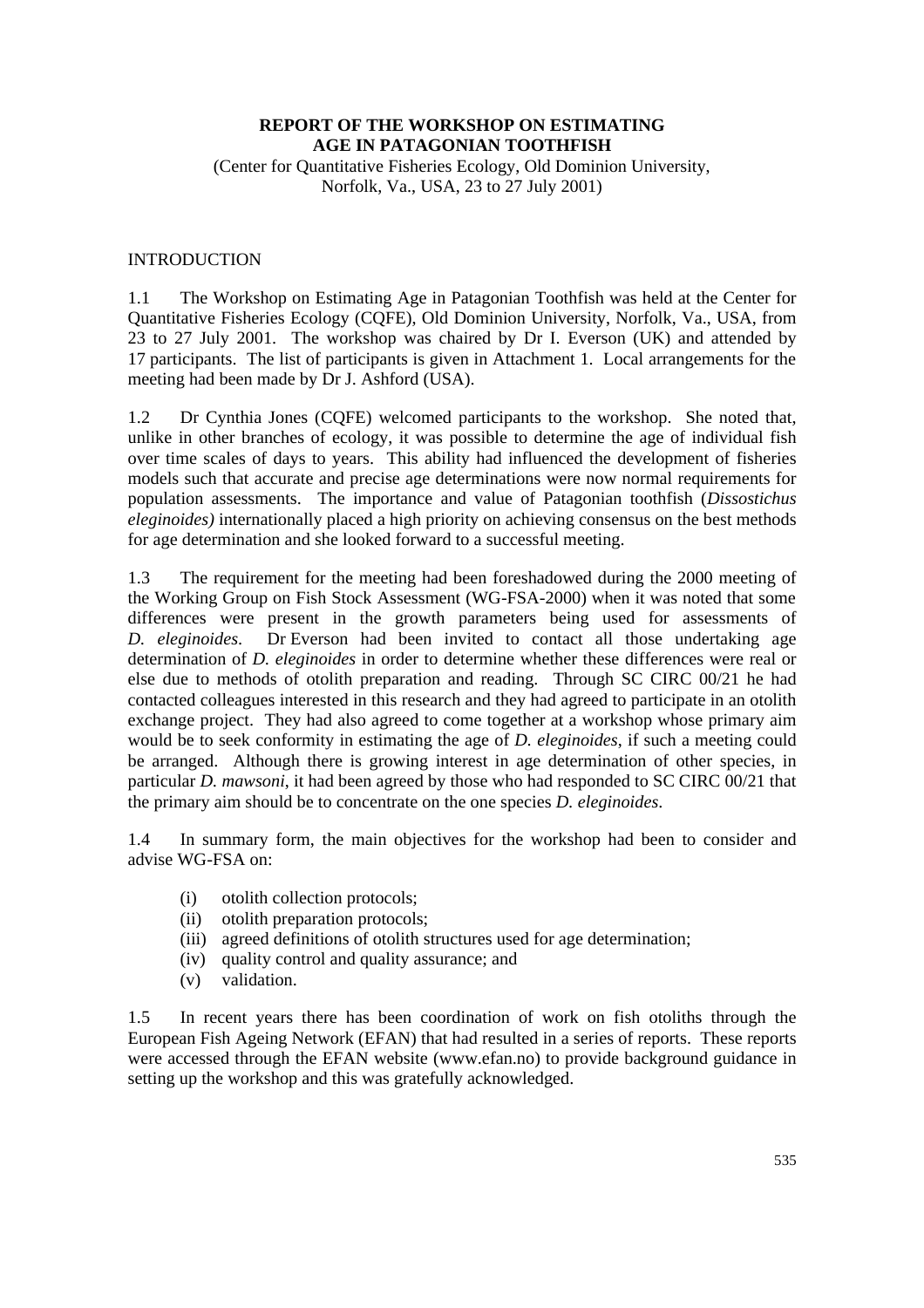1.6 Drs Ashford and Everson had developed an agenda and work plan that had been circulated just prior to the meeting and these were discussed by the workshop. In addition to topics directly concerned with the use of otoliths for age determination, it was agreed that it would be appropriate to include time for discussion on information from otoliths which might be used to improve knowledge of toothfish ecology. With this modification the agenda was adopted (Attachment 2).

1.7 The report of the meeting was prepared by all participants and collated by Dr Everson.

# BACKGROUND INFORMATION ON *D. ELEGINOIDES*

2.1 High-quality age and growth information is critical to the accurate assessment of *D. eleginoides* stocks in the Southern Ocean. The techniques of estimating age and growth patterns for *D. eleginoides* from otoliths are influenced by a number of factors, including sampling regimes, preparation techniques, reader experience and analytical approaches. Thus, the age determination methodologies are heavily dependent on the specific laboratory and principal investigator. The goal of this workshop was to bring together scientists and provide a forum for exchange of ideas and insight into various techniques and methodologies related to age determination of *D. eleginoides* from otoliths. In addition, this workshop was structured to demonstrate age estimation methodologies for individuals who are considering using these techniques in different institutes, and to encourage collaborative efforts between interested scientists.

2.2 Currently used assessment techniques of *D. eleginoides* stocks rely heavily on age and growth information. For example, in recent assessments length-frequency data from trawl surveys have been analysed using mixture analysis in order to generate estimates of recruitment to the population of *D. eleginoides*. Length-at-age relationships are used as a guide for setting the initial conditions necessary to identify the number of cohorts present, as well as their mean lengths. During the 2000 meeting of WG-FSA, von Bertalanffy growth parameters  $(L_8, k \text{ and } t_0)$  for the mixture analysis and general yield model (GYM) were based on several sources of age and growth information from several laboratories. For example, growth parameters for stocks around South Georgia were based on values estimated by combining the lengths at age from two sources: otoliths collected in the UK survey around South Georgia in January and February 1991; and an age–length key from readings of scales taken from the commercial longline fishery during February to May 1991. Other estimates of growth parameters were available, though the values were sometimes quite different depending on the study. WG-FSA was very concerned by the variability and uncertainties within and between these sets of growth parameters, and stressed that work to refine and validate age determination methods was a high priority. Further, WG-FSA had encouraged introduction, progress, and testing of alternative age-structured models for future assessments of *D. eleginoides*. Thus it is critical that age estimation techniques be refined to improve the quality of these assessments.

2.3 It was noted that the preparation and reading of otoliths was only one part of a continuum in the process of providing information on the age of individuals for stock assessments. In the first instance it was essential to decide on the purpose for which age determination was required. This should be used to indicate the number of otoliths which would need to be read, as well as optimal sampling protocols. Information from previous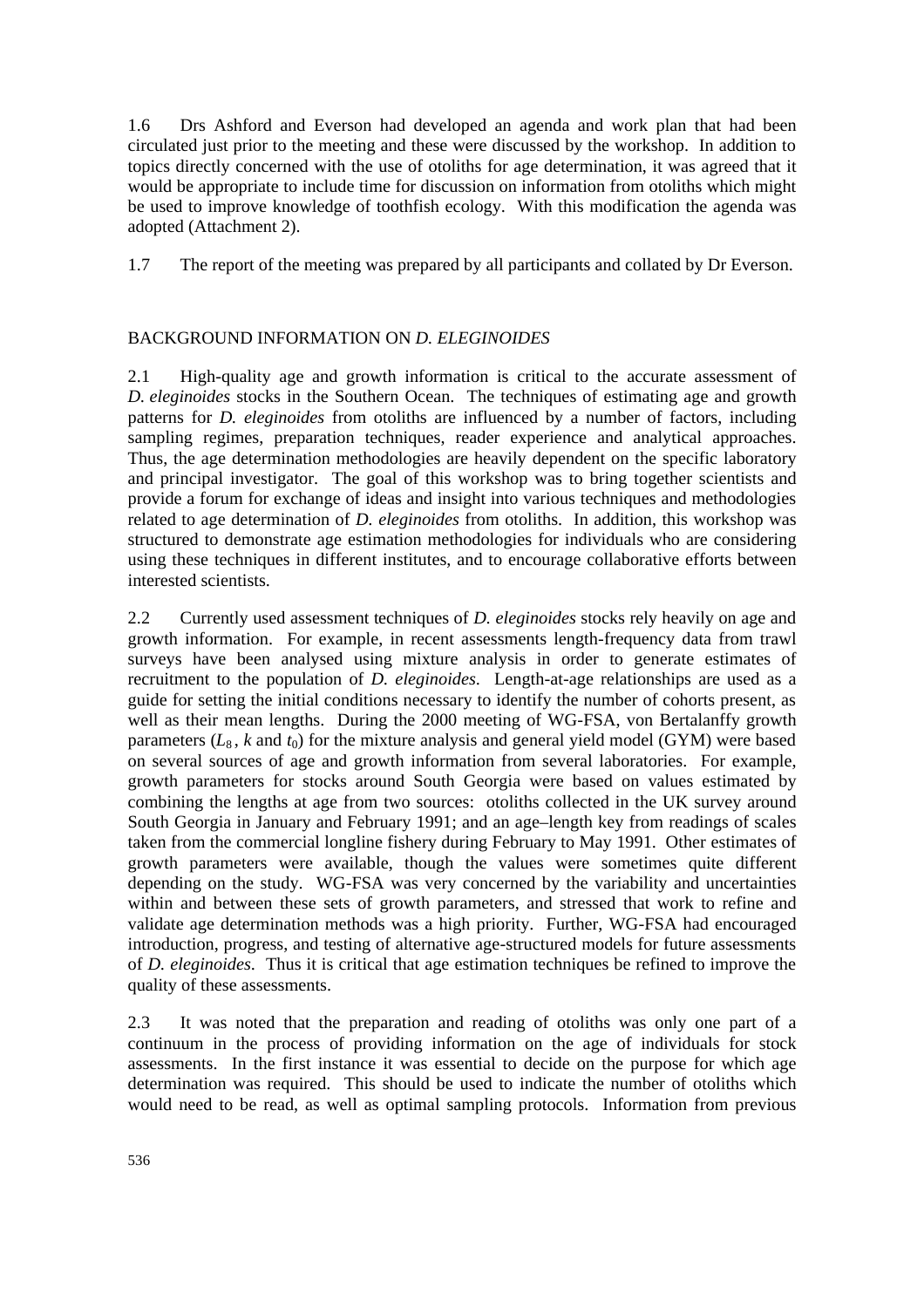work would provide an indication of the likely precision associated with a given sample size. This and other information should be used in a 'feedback' system in order to determine the most cost-effective sampling and analysis program consistent with the aims of the study.

# RESULTS OF THE OTOLITH EXCHANGE PROJECT

3.1 The three main laboratories engaged in age determination *D. eleginoides* had participated in the study. These were: National Institute of Water and Atmospheric Research, Nelson, New Zealand (NIWA), local coordinator Mr P. Horn; Central Ageing Facility, Victoria, Australia (CAF), local coordinator Dr K. Krusic-Golub; and CQFE, local coordinator Dr Ashford.

3.2 It is the practice at each of these centres for otolith readers to be given no more information than the date and location of capture of individual fish. No information is given to the reader of the size of the fish.

3.3 Otoliths for the study had been sent initially to Dr Everson and he, in conjunction with Dr M. Belchier (UK) had arranged for the circulation of samples and collation of results. Samples had been received and read twice, independently and separated in time by one week, by Mr Horn, Drs Krusic-Golub, Ashford, S. Wischniowski (CQFE) and E. Larson (CQFE). The CAF and NIWA otolith preparations were brought to the workshop.

3.4 Results from the independent age estimation were discussed. Whilst there was reasonably good agreement between readings on some otolith preparations, for others there was a significant disparity. The workshop noted that it is important to recall the differences in otolith preparation methods, discussed latter, that are in use at the different institutes. The otolith preparations were being read and interpreted by researchers closely familiar with their own laboratory's methods, but largely unfamiliar with those used elsewhere.

3.5 The results from the otolith exchange were used for two main purposes: firstly to indicate the level of precision present in independent estimates of age and secondly to highlight individual specimens that might be used to indicate both good and unclear examples of annuli. These topics were considered more fully under latter agenda items.

### READING AGES FROM SAMPLES

4.1 The workshop received descriptions of the techniques in use at CQFE (from Dr Ashford), NIWA (from Mr Horn) and CAF (from Dr Krusic-Golub). In all of these it was emphasised that reading otoliths utilises skills in pattern recognition that had been developed over a significant period of time. Whilst for some fish, such as black drum (*Pogonias cromis*), examples of which were shown to participants, the pattern of otolith growth follows a regular pattern which can be understood with reasonable ease, this is not the case with *D. eleginoides* otoliths. Growth in whole *D. eleginoides* otoliths follows complex patterns that include many crenulations and spikes as shown in Figure 1. Arising from this, it is extremely difficult to prepare a section in one plane that displayed all annuli, in a clear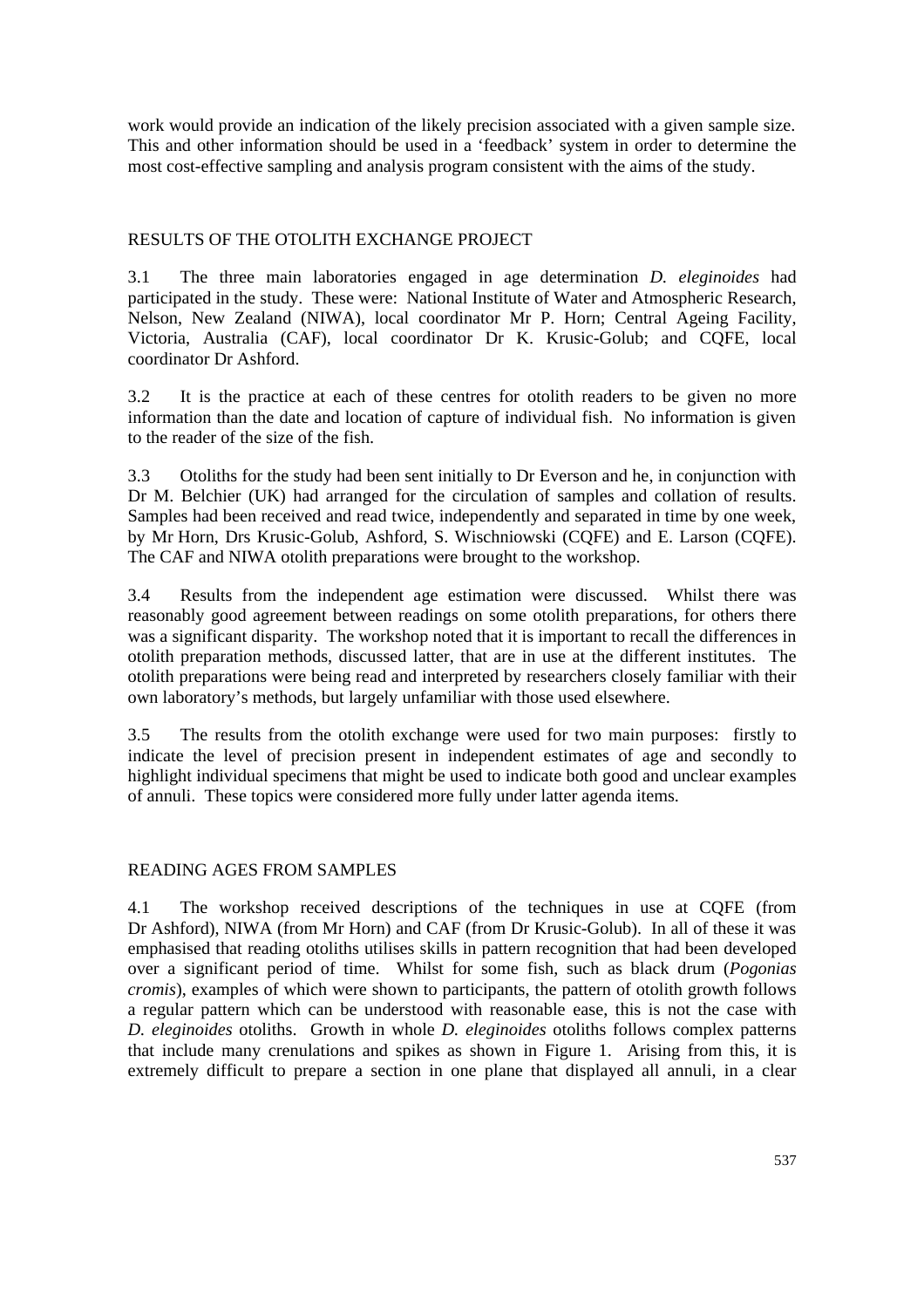manner but without artefacts. This means that the reader must have in mind the three-dimensional structure of the otolith in order to take account of annuli and be able to distinguish these from false checks.

4.2 Mr Horn described the otolith reading technique in use at NIWA for *D. eleginoides* otoliths collected from the southern New Zealand Exclusive Economic Zone and Subarea 88.1. He noted that some aspects of the interpretation may not apply to otoliths collected from other areas.

4.3 An example otolith preparation is shown in Figure 2. The number of complete translucent zones is counted. Zone counts are generally made on the ventral part of the section, either on the proximal surface adjacent to the sulcus or else along the dorso-ventral axis. However, all areas of the section are examined to find the area where the zonation pattern is clearest. Sometimes the count is started near to the sulcus, but finished in some other area of the proximal surface; counts in the two areas are linked by tracing a clear and continuous zone across the section.

4.4 The clarity of the zonation pattern varied considerably between otoliths. Examination of a number of otoliths in which the zonation was relatively clear indicated that many had an exceptionally dark fourth zone. Sometimes this darker zone occurred at the third or fifth zone. Measurements from the primordium to the longest axis of the first and third zones (on the ventral part of the section) were approximately 1.2 and 1.9 mm respectively. Interpretation of the first three to five growth zones was often complicated because of an abundance of what were considered to be false rings. However, the dark zone was also generally apparent in these otoliths and this band could be used as a boundary inside which the false rings could usually be subjectively, but logically, grouped into three (but sometimes two or four) multi-banded zones. The approximate measurements made on clear otoliths to the first and third zones were also used to help to indicate the likely position of these zones in otoliths with apparent multi-banding. Zones outside the dark growth zone were generally narrow and regular in width, but sometimes a region of transition was apparent outside the darkest zone where consecutive annuli became increasingly narrow before becoming regular in width. Also split zones were sometimes apparent in the area outside the dark zone. A zone was considered to be split if two opaque bands merged to form a single clear zone in any part of the section between the sulcus and ventral margin on the proximal side of the otolith.

4.5 Dr Krusic-Golub described the otolith reading technique in use at CAF for *D. eleginoides* otoliths. An example otolith preparation is shown in Figure 3. All sections of each row of otoliths are inspected and the section showing the clearest annuli is used for age estimation. This is generally, but not always, the section closest to the primordium. Estimation of age is made using the area of the otolith section in which annuli can be counted most clearly and consistently. Generally the sector from the primordium to the proximal edge of the section, on the ventral side of the sulcus is used. However for some preparations, increments formed on the dorsal side are at least as clear as those on the ventral side.

4.6 Under transmitted light, otolith sections are predominantly opaque especially near the nucleus. The first two to seven increments are generally broader and more opaque than the later increments. A transition period has been observed between the ages of 3 to 9. This transition period is recognised as a point of sudden change in increment width, however in some sections the transition from wide to narrow is gradual rather than sudden. Interpretation of the first three to five annuli is often difficult due to the presence of fine checks that are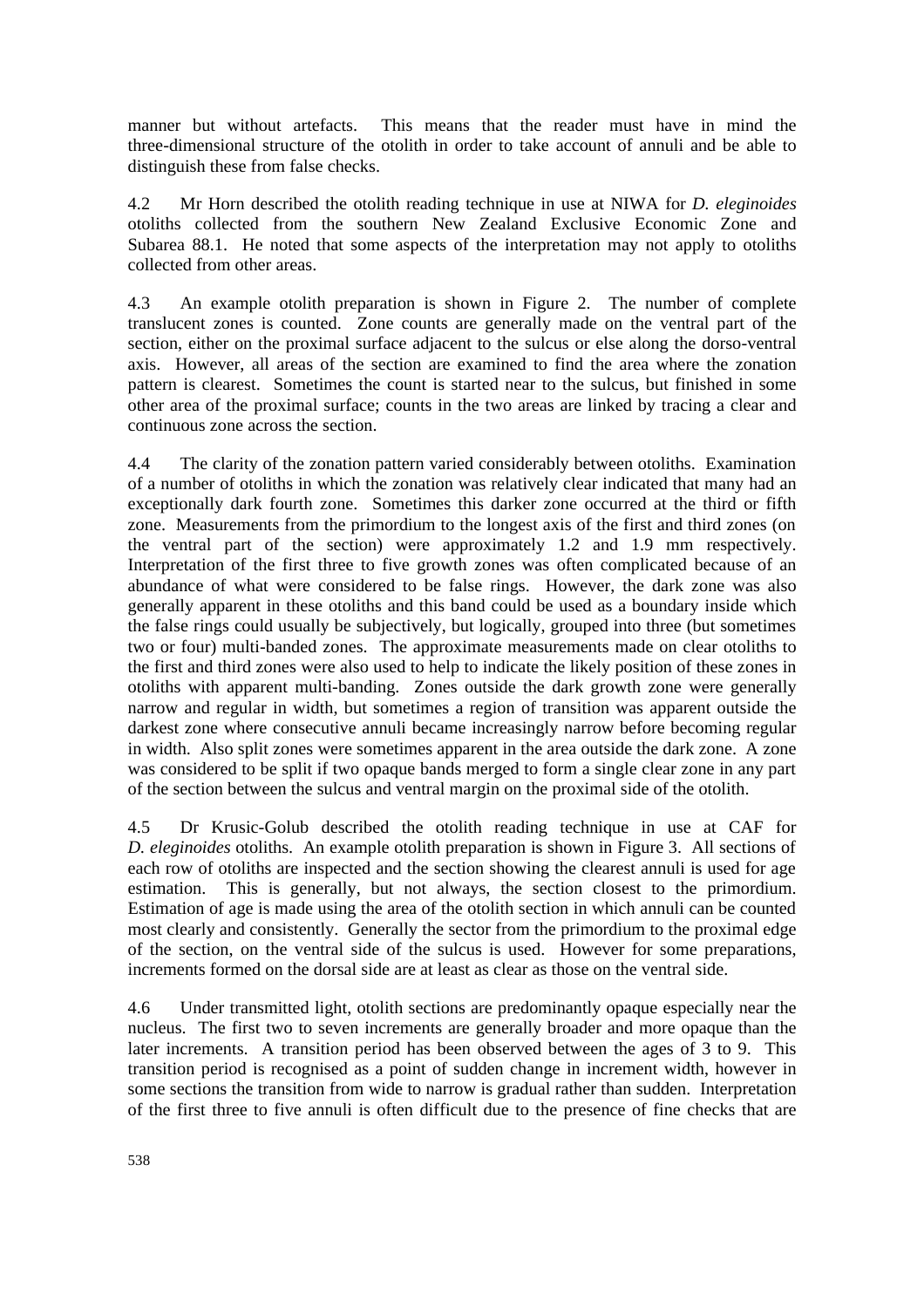considered to be subannual. Generally these checks are irregularly spaced and are not continuous throughout the section. Zones after this period become far more regular in width and appearance and the annuli are easier to interpret.

4.7 Dr Ashford described the otolith reading technique in use at CQFE for *D. eleginoides*. An example otolith preparation is shown in Figure 4. The count path followed the large annuli along the dorsal axis, moving to the regular annuli along the proximal dorsal axis as the dorsal axis became compressed. Structures occurred at different scales in all regions: in the regular region, the narrowest annuli were considered annual as long as they persisted clearly either side of the count path. Marks or structures that did not persist far to either side of the count path or occurred irregularly at a lower scale were considered false checks. In the region of large annuli, it was more difficult to distinguish between annuli and checks: annuli are considered to be larger, have stronger contrast between opaque and translucent zones, and to persist either side of the count path notably into the compressed medial region. Checks tend to be confined to one region, particularly the proximo-ventral, or vary considerably in clarity between regions. Evidence of splitting was particularly clear in the distal dorsal area, a single translucent zone running along the distal side in contrast to a translucent zone with associated check running along the proximal side. In the nucleus, a discontinuity was observed running diagonally between the core and the dorsal protrusion. The edge of the nucleus was defined as the inner border of the first translucent zone, which was typically clearer than the succeeding translucent zones. As the hatch date of *D. eleginoides* is not known, the nucleus may not represent a full year's growth, so the outer edge of the nucleus was considered as time 0. The birthday of all fish was taken to be 1 July, so that the annulus was counted if the fish was taken after 1 July but not if taken before.

4.8 The workshop thanked Mr Horn, Dr Krusic-Golub and Dr Ashford for their presentations.

4.9 It was noted that otolith preparations had been examined under reflected light (CQFE and NIWA) and transmitted light (CAF). This difference was due to the current practice in the respective laboratories. The workshop agreed that such a difference would be very unlikely to introduce bias into the results. Since the appearance of the translucent and opaque zones of the otolith to the reader is strongly dependent on the form of illumination and to avoid confusion in the interpretation of results, the workshop agreed the definitions of the zones as set out in Table 1.

4.10 The occurrence of split zones or checks had been noted by the three primary readers. This characteristic is illustrated in Figure 5. Otoliths believed to contain split zones were examined and each reader described which zones they considered to be split and why. There was a general agreement on what constitutes a split zone. Any pattern of split zones was generally consistent between the dorsal and ventral sides of the section. It was concluded that the three readers interpreted split zones similarly.

4.11 It was acknowledged that, on occasions, it will be difficult to determine whether an area of predominantly translucent material constitutes a single split annulus or two distinct annuli. In such a situation it was resolved that if the problem area occurred in the first eight years of life, then it should be considered a split annulus, and if it occurred after eight years,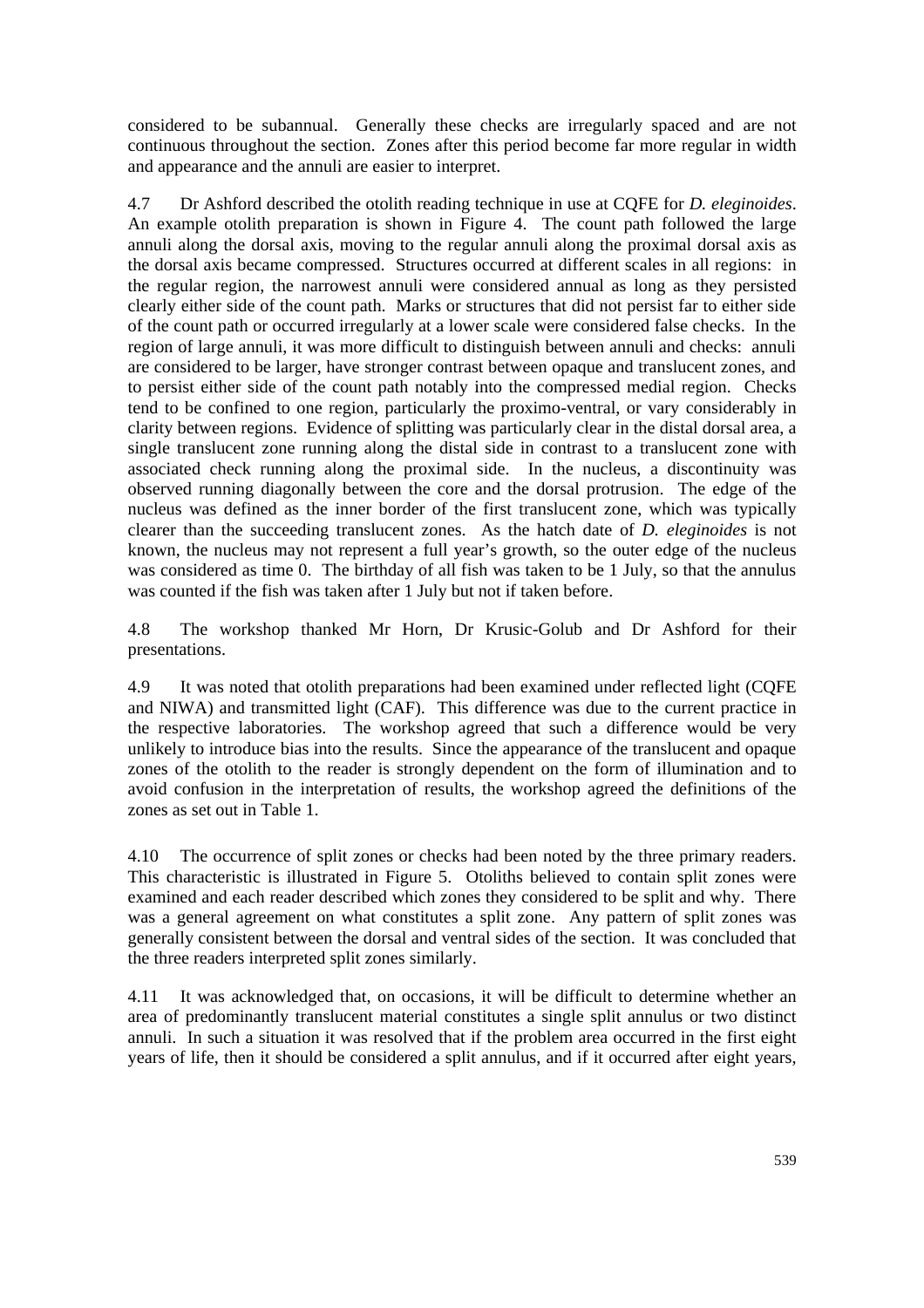then two annuli should be assumed. This criterion is based on two themes, i.e. the relatively high abundance of split zones in the early years of growth, and a desire to age conservatively (from a resource management point of view).

4.12 Arising from the presentations and the subsequent discussion it was apparent that there were minor differences in the definitions being used for nucleus and annuli. Arising from plenary discussion a series of definitions were agreed; these are listed below and shown diagrammatically in Figures 6 and 7 and on actual preparations in Figures 2 to 5.

**Primordium**: The point from which all growth in the otolith originates.

- **Nucleus**: includes the primordium and extends outwards to the inside edge of the first translucent zone.
- **Annulus**: working from the nucleus, this comprises one opaque and the next adjacent translucent zone. Thus:
	- **Year 1**: that part of the otolith from the nucleus extending out to the outer edge of the first translucent zone; and
	- **Year 2**: that part of the otolith that extends from the inner edge of the first opaque zone after the nucleus to the outer edge of the second translucent zone.
- **Checks**: translucent growth zones, denoting a slowing of growth that forms within the opaque zone; do not form annually but reflect various environmental or physiological changes.
- **Distal surface**: the external surface of the whole otolith, opposite the sulcus.
- **Proximal surface:** the internal surface/sulcus-side of the whole otolith
- **Plus growth**: opaque zone forming on the edge of the otolith; not counted in the age class designation.
- **Sulcus**: the groove on the proximal surface through which the auditory nerve passes.
- **Transition zone**: a region of change in the form (e.g. width or contrast) of the increments. The change can be abrupt or gradual. Transition changes are often formed in otoliths during significant habitat or lifestyle changes, such as movement from a pelagic to demersal habitat or the onset of first sexual maturity.

4.13 The Workshop agreed that 1 July was the most appropriate birthday to be used for *D. eleginoides*. This date was chosen because it:

- conforms with the best knowledge of the timing of spawning (Kock and Kellermann, 1991); and
- is also congruent with the best available knowledge of the time of formation of the translucent zone (Horn, 1999, 2001).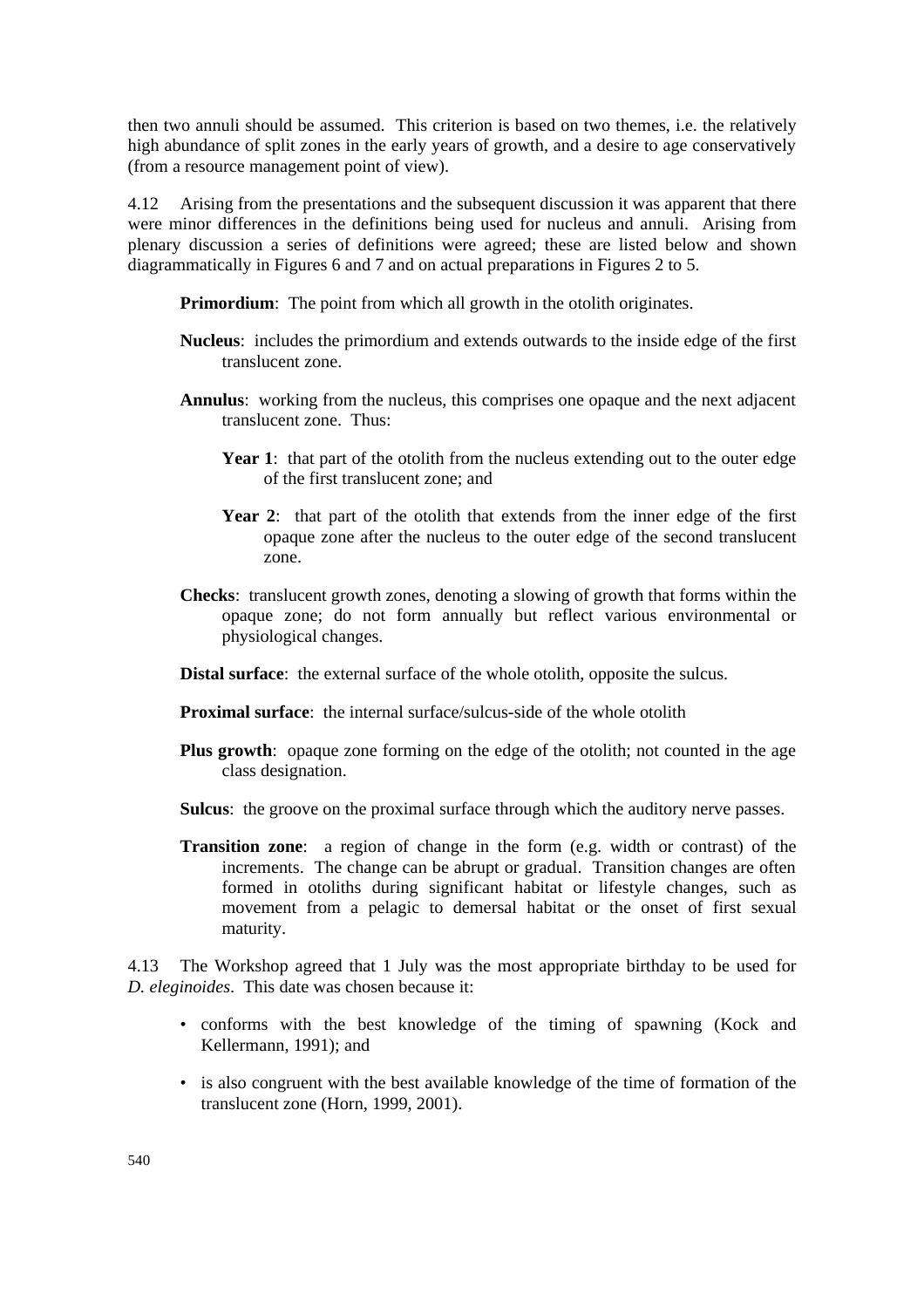4.14 An illustration of the model of otolith growth adopted by the workshop is presented in Figure 7a. Because formation of the translucent zone coincides with spawning, the use of a 1 July birth date allows for correct year-class assignment (e.g. fish spawned in 1998 are always assigned to the 1998–1999 year class).

4.15 As a comparison to the otolith growth model adopted for *D. eleginoides*, a model is illustrated for a hypothetical fish which spawns or hatches in September and with annulus formation in May. This is shown in Figure 7b. In this example, the use of a 1 January birth date allows for correct year-class assignment (e.g. fish spawned in 1998 are always assigned to the 1998 year class). However, the use of a 1 September birth date, while being the correct biological birth date, causes the incorrect year-class assignment (i.e. fish harvested from January through August and belonging to the 1998 year class are mistakenly assigned to the 1999 year class).

# OTOLITH SAMPLE PREPARATION

5.1 Mr Horn described the technique in use at NIWA to prepare otoliths for reading. The sequence of activities in use is as follows:

- clean dry otoliths are marked transversely through the primordia with a pencil;
- the otoliths are baked whole in an oven at  $275^{\circ}$ C for about 12 minutes, until amber in colour;
- the otoliths are embedded in rows in epoxy resin, and sectioned along the pencil lines (NB: all preparation and use of epoxy resin must be conducted in a fume cupboard by a technician using protective gloves);
- the sectioned surfaces are coated with paraffin oil prior to examination; and
- sections are viewed using reflected light under a binocular microscope at a magnification of x40.

5.2 Dr Krusic-Golub described the technique in use at CAF to prepare otoliths for reading. The sequence of activities is as follows:

- clean dry sagittal otoliths are embedded in rows of five in blocks of clear casting polyester resin ensuring that the primordium of each of the otoliths is in line. (NB: a well ventilated room and the use of organic gas masks is recommended);
- a minimum of four transverse sections (approximately 300–400 μm thick) are cut from the centres of the otoliths using a modified Gemmasta<sup>TM</sup> lapidary saw fitted with a 0.25 mm wide diamond impregnated blade;
- the sections are cleaned in water, rinsed with alcohol and dried;
- sections are mounted on microscope slides under glass cover slips with further polyester resin; and
- sections are viewed under transmitted light at x25 and x40 magnification.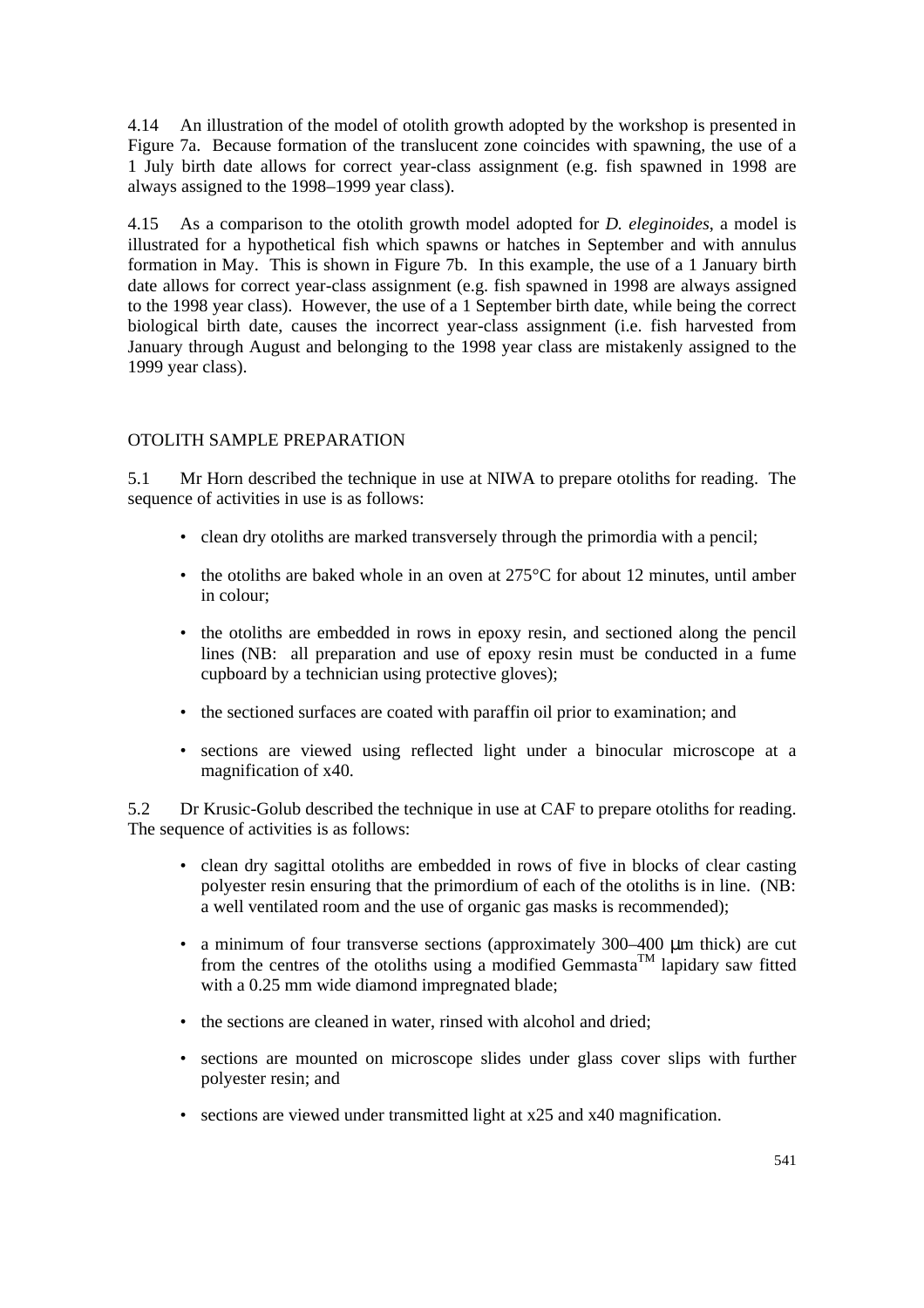Generally the otoliths are not baked in this process although this can be undertaken if so desired.

5.3 Dr Ashford described the technique in use at CQFE to prepare otoliths for reading. The sequence of activities is as follows:

- one of each pair of otoliths is selected randomly and baked at 400°C for approximately three minutes;
- otoliths are ground by holding the anterior side against the grinding wheel of a Hillquist Thin Section Machine until an internal mark is revealed which has been found to lie consistently just anterior to the nucleus;
- the ground face is then mounted on a glass slide using Krazy-Glu, left to dry, and ground from the posterior side to form a thick transverse section incorporating the nucleus and avoiding crenellations;
- the section is finally polished using Mark V Laboratory 3M aluminium oxide polishing paper, covered with Flo-Texx; and
- sections are viewed using reflected light under a binocular microscope at a magnification of x25.

5.4 The workshop concluded that the methods for preparation and reading of otoliths in use at CAF, CQFE and NIWA gave essentially similar estimates of age. Accordingly the workshop recommended to WG-FSA that these methods are the best currently available for the estimation of age in *D. eleginoides*.

5.5 It was noted that although these protocols provide satisfactory estimates of age, they are not necessarily the only ones that might be appropriate. Whilst favouring the current protocols the workshop accepted that new or revised protocols might be equally effective.

# SAMPLING AND EXPERIMENTAL DESIGN

# Assessment of Precision

6.1 Preliminary analyses of the data obtained from the otolith exchange project were undertaken using the 'Age-comparisons' spreadsheet (Eltink, in Eltink et al., 2000) available from the EFAN website. Only data from those experienced readers who routinely analyse *D. eleginoides* otoliths were included in the analysis. A total of 149 otoliths were analysed. Some technical difficulties were encountered whilst using the 'Age-comparisons' spreadsheet as it had been designed for age reading comparisons for fish less than 15 years old. Since it was not possible to rectify the problem during the course of the workshop, a small proportion of the results, 15%, were not included in the analysis. In spite of this difficulty, the spreadsheet enabled a quick and easy analysis of the precision of otolith age estimates of *D. eleginoides*.

6.2 Overall there was reasonable agreement in age estimations between all three readers. The close agreement in overall CV (Table 2) obtained from the three sets of otoliths strongly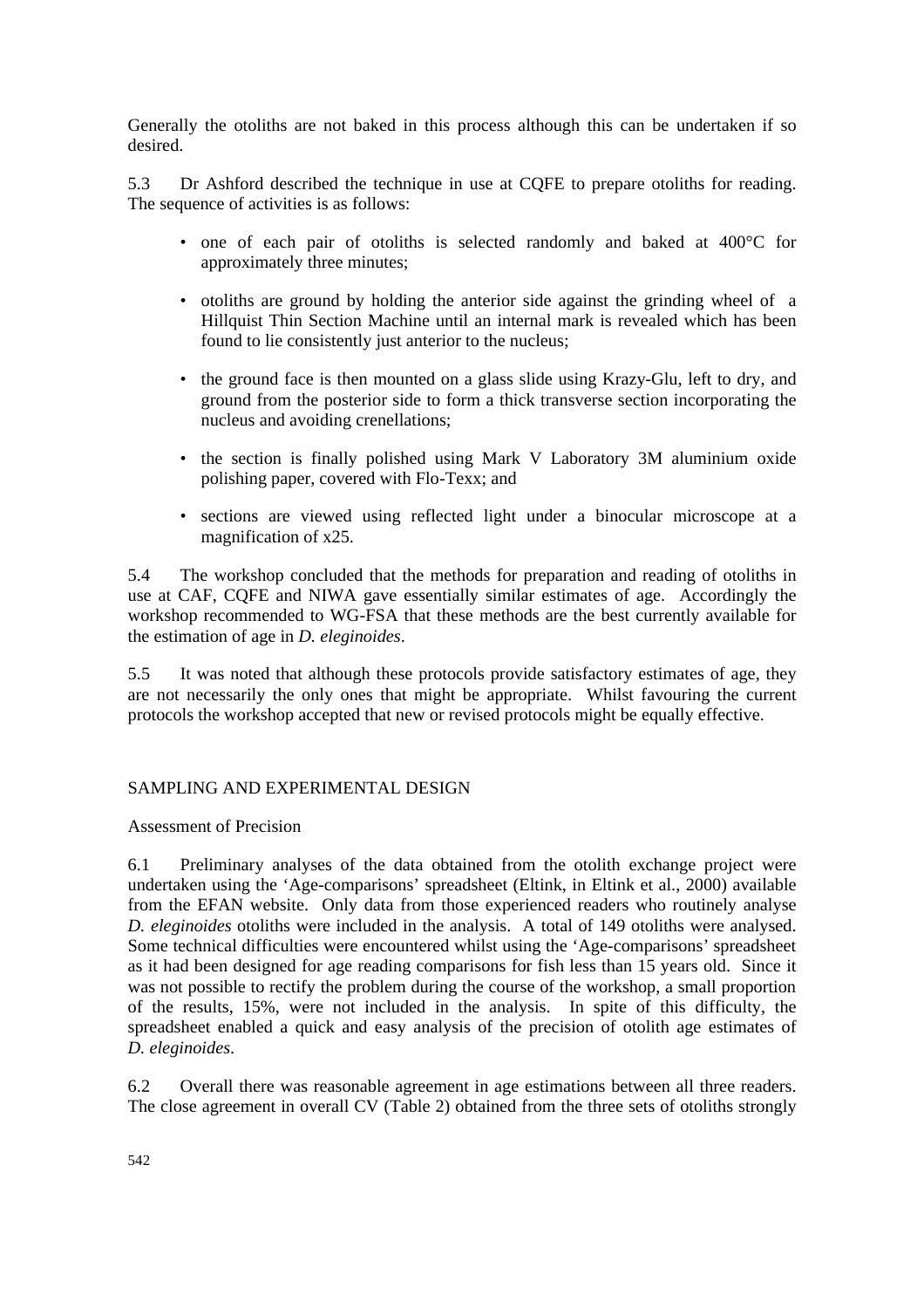suggests that the method of sample preparation does not affect the precision of estimated age. There is little evidence that the variability of age estimates increases when readers are presented with material prepared by methods with which they are unfamiliar. Although there is no evidence that preparation method has an effect on precision, an analysis of bias plots (Figure 8) for each reader shows that the age estimates made by one reader (reader 3) were consistently lower than those of the other two readers. This trend is in broad agreement with the results of a previous otolith exchange exercise undertaken between readers 2 and 3. It is suggested that differences in the interpretation of the first few annuli are probably the main cause of these differences.

6.3 The results obtained from the preliminary otolith exchange project have highlighted the value of continued otolith exchanges between those laboratories which routinely use otoliths to estimate the age of *D. eleginoides*. The workshop recommended that exchanges should occur annually and should include any new laboratories that wish to start reading *D. eleginoides* otoliths.

6.4 The workshop suggested the following scheme for a future routine otolith exchange program:

- Each participating laboratory should select pairs of otoliths from 40 fish (80 otoliths total).
- One otolith of each pair should be prepared and read using the routine methods of the 'originating' laboratory.
- In order to assess the effects of differences in preparation methods between laboratories the remaining otoliths of each pair should be divided between the other two laboratories, designated 'receiving laboratories', (20 otoliths each) for preparation and reading.
- The preparations to be archived and the results collated into a single annual report by the receiving laboratory.
- Organisation for such an exchange and the eventual central archiving of samples could be undertaken through the CCAMLR Otolith Network.
- The same archived otolith preparations should be made available for all new laboratories wishing to read *D. eleginoides* otoliths thus providing a source of reference material for all methods of otolith preparation.

Reference Otolith Sets and Validation Tests

6.5 The three main laboratories estimating age in *D. eleginoides* already use reference otolith sets in internal protocols as standards to prevent drift in the reader's estimates of age over time. Dr Ashford indicated that CQFE had data documenting this type of error in age estimation of *D. eleginoides* during training of a reader.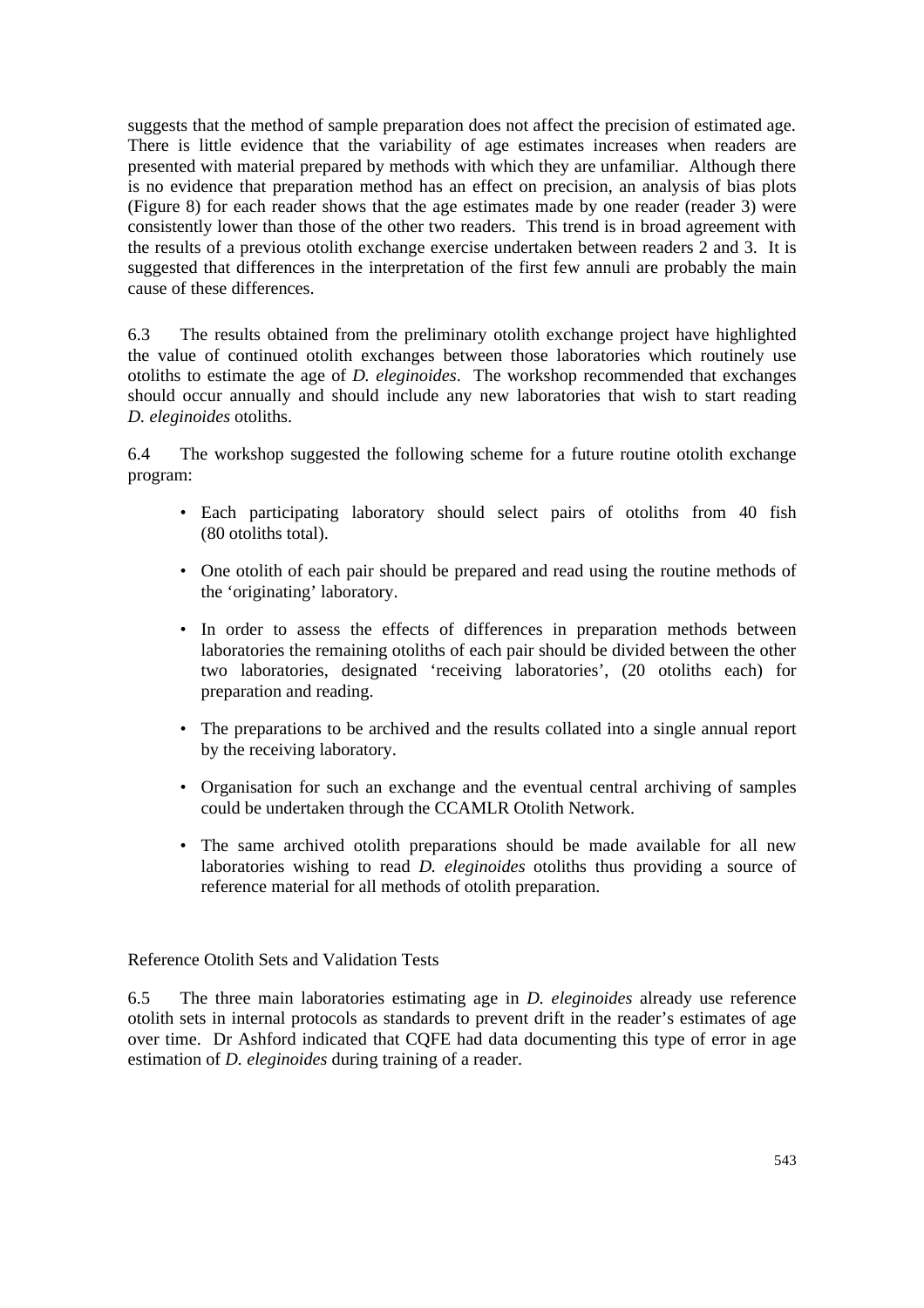6.6 The workshop participants considered that the use of sample collections with standard ages were essential in preventing drift, and should be recommended. It was suggested that the proposed central archive of otoliths from the CCAMLR Otolith Network (see paragraph 6.4) might be used as a CCAMLR-wide standard set which could be passed around laboratories. The quality control (QC) methodology could then be used to see if significant biases occurred between estimated and standard ages.

6.7 Although standardised reference sets would allow the quality of age data to be monitored and corrections made when bias is found, the relationship between true and estimated age would be left unknown. The workshop considered that validation tests of the standard ageing methodology were of the highest priority.

6.8 Marginal increment analysis would allow the timing of zone formation in the otoliths to be ascertained. Although important, this would not however allow direct estimations of accuracy. These would be best achieved by tag–recapture studies with otoliths chemically marked by bomb-carbon analysis or by rearing experiments. These would allow a quantitative treatment comparing true ages and ages estimated by reading otoliths in an ANOVA design. However, the null hypothesis would be that there was no significant difference, and to test if this was true, a high statistical power would be needed. As a result, the group agreed that it was necessary to estimate the sample size needed for the correct level of power, using estimates of precision in repeat readings. It was observed that enough data now existed on precision for this to be possible.

6.9 Dr Krusic-Golub reported on a collaborative study with Mr R. Williams (Australian Antarctic Division). Sagittal otoliths collected from tagged and recaptured *D. eleginoides* were examined to determine if Strontium Chloride marks can be detected and secondly, the relationship between annulus formation and the period at liberty.

6.10 A strong mark had been detected on 66 of the 68 otoliths examined. This high rate of detection indicates that the technique is an effective method for marking *D. eleginoides* otoliths and provides a tool by which validation may be undertaken. For each year at liberty positive growth occurred and a single annulus was formed. Results from this preliminary study support the view that each annulus in the otolith, as defined by the current criteria, represents a year's growth.

Quality Control and Quality Assurance

6.11 Dr Ashford made a presentation showing that for *D. eleginoides* repeat readings within and between readers can be treated in a statistically rigorous manner. Thus, variance of repeat age estimates from the 1:1 relationship does not increase with age after the first three or four years. As a result, the residuals are normally distributed, usually show reasonably homogeneous variances between readings, and show no trends, fulfilling the assumptions of ANOVA. Using a design blocked on individual fish (Ashford, 2001), bias between readings and between readers can therefore be estimated using the difference between the estimated general mean and estimated treatment mean (*y..*-*yi.*), and reader variability can be estimated by the variance of the residuals. This allows data to be corrected for bias, and monitored for levels of variability to assure quality control. Corrections can then be made for any biases from true age in estimated ages that subsequently become evident through validation studies.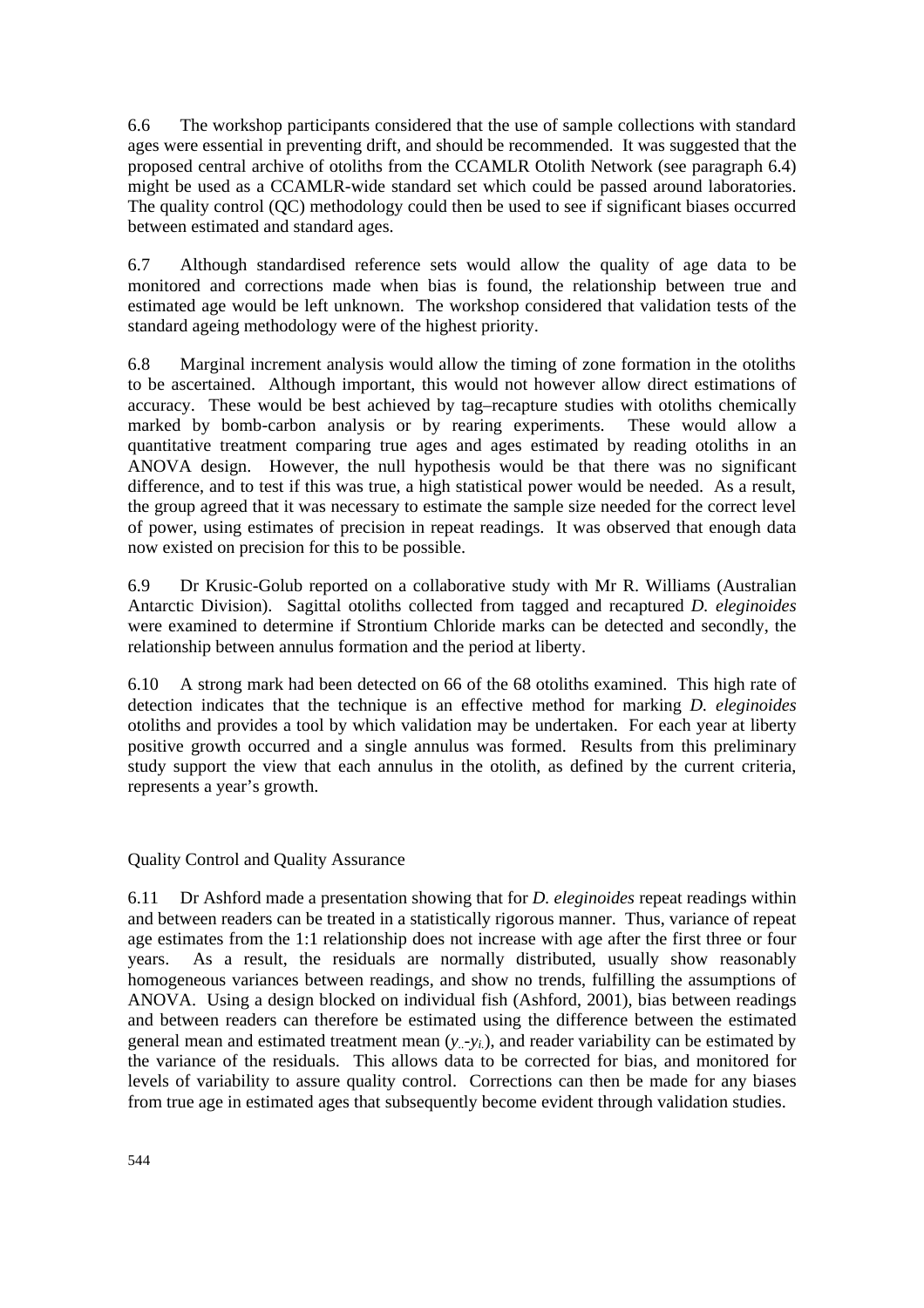6.12 He also pointed out that estimates of reader variability using CV usually did not correct for bias beforehand, and were inflated as a result when bias was present. The distribution of residuals also meant that CV decreased with age, confounding comparisons between samples with different ages.

6.13 The workshop agreed that the method of estimating precision and variability in readings allowed a more sophisticated treatment of age data, and provided a rigorous framework for quality control of data.

6.14 In further discussion, the representatives of the three main laboratories estimating age in *D. eleginoides* agreed that they should exchange otoliths on a regular basis, and use the QC methodology to ensure that their readings were in agreement. Each laboratory would provide a sample of otoliths, processing and reading one randomly chosen otolith from each pair. Half of the remaining otoliths would be sent to each of the other laboratories to process and read.

# Sampling for Age Data

6.15 Dr Ashford presented some results from a field trial of a sampling methodology designed with members of WG-FSA (Ashford et al., 1998; Ashford, 2001). The methodology used a multi-stage sampling design: essentially, a line is divided into 10 sections and two of these sections are randomly chosen. All fish caught on these sections are then sampled. The method allowed different observer tasks required to be integrated into a single random sampling design. Information from the trial indicated that most variability occurred within each section, but significant variability occurred at broader scales which needed to be accounted for. The trial also indicated that observers could sample fewer lines, thereby improving efficiency and freeing up time that could be allocated to other tasks.

6.16 The workshop agreed that this appeared a reasonable solution to the problem of obtaining representative samples from the *D. eleginoides* catch, and a subgroup was formed to consider the methodology further. The subgroup consisted of four participants who had acted as observers, with experience of a wide variety of longliner designs (Mr J. Selling, Germany), Mr P. Brickle (UK), Dr Belchier and Dr Ashford), and several others with experience in designing protocols for obtaining age data through observer programs, or for fisheries surveys (Dr C. Jones (USA), Mr Horn, Dr A. Arkhipkin (UK)).

6.17 Dr Jones pointed out that the CCAMLR *Scientific Observers Manual* did not include sampling for age data among the observer's highest priority tasks, even though this had been recommended by WG-FSA. He further observed that although the use of a randomised sampling design was recommended in the manual, none was provided to observers. The subgroup agreed that it was important that both these omissions should be corrected.

6.18 Dr Jones suggested that an important facet of sampling was the purpose for which the sampling was undertaken. The questions to be addressed should be defined beforehand. The subgroup then considered the methodology of Ashford et al. (1998). The members with observer experience agreed that the design was realistic, and easy to implement. The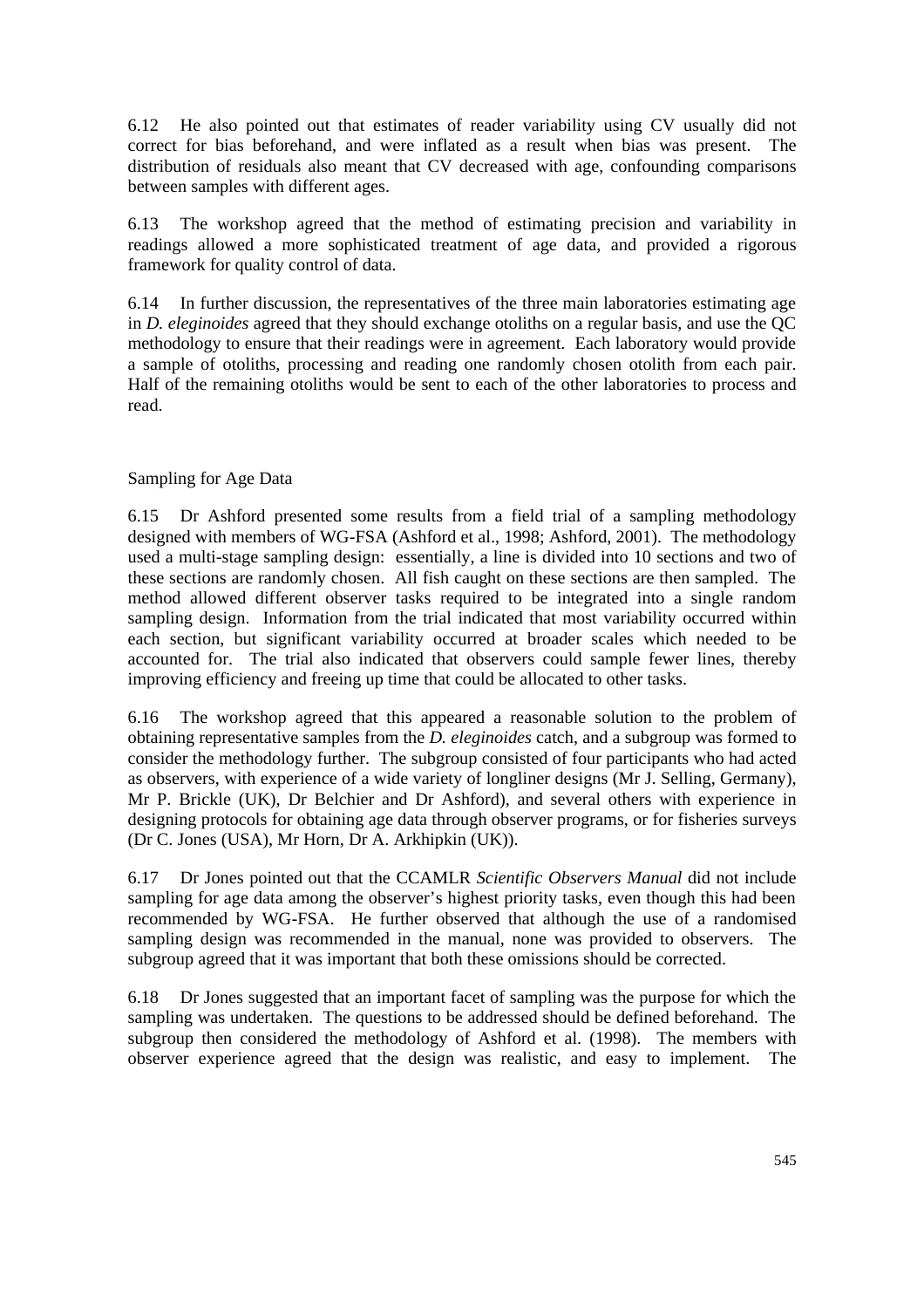workshop agreed that, for obtaining population length data, this represented a considerable improvement over present ad hoc methods and should be incorporated in the *Scientific Observers Manual*.

6.19 For sampling for an age–length key, as it would be impossible to sample all fish within each line section, the workshop agreed subsamples should be taken instead. Various ways of achieving this were considered; eventually it was agreed that the first five fish of every selected line section should be subsampled for age. While recognising other methods would provide more statistical rigour, it was felt that this provided a practical solution in the interim until a methodology combining practicality and rigour could be developed. Meanwhile, sampling the beginning of the line section was a great improvement on the ad hoc method presently used.

6.20 For obtaining age data for von Bertalanffy growth function estimates, the design should be stratified by 5 cm total length increments: thus, observers should use the methodology of Ashford et al. (1998), sampling for each 5 cm stratum until that cell is filled. This was considered a practical solution, although the workshop recognised that, because of the numbers-at-length, cells for increments between 80–100 cm would be filled quickly, while those for large and small fish would be filled more slowly. Thus the sampling frames for different cells would be somewhat different.

6.21 The workshop also discussed the numbers of samples requested by CCAMLR from each observer. It was felt that enough information was now available on precision levels in age estimations to calculate the sample numbers necessary for each purpose defined. The group asked Dr Ashford to undertake these calculations and present a report at the next meeting of WG-FSA.

# OTOLITH STUDIES LINKED TO OTHER ASPECTS OF SOUTHERN OCEAN ECOLOGY

7.1 During discussions on future work, the workshop was given three small presentations on oceanography, some aspects of which may prove useful in the elucidation of *D. eleginoides* distribution and migration.

7.2 Dr Cynthia Jones (CQFE) told the workshop of her work on the trace elemental components that are incorporated into fish otoliths from the water column. CQFE uses a technique called laser ablation Inductively Coupled Plasma Mass Spectrometry (ICPMS) to measure the concentrations of trace elements from a small sample taken from the otolith. Trace element accumulation into fish otoliths varies among samples collected at different areas and reflects the characteristics of different waters. The concentrations of trace elements such as strontium and  $dO^{18}$  and  $dO^{16}$  isotope ratios have a relationship with salinity and temperature respectively. This technique is useful for looking at the spatial distribution of fish. It may also have implications in the study of fish movements and migration by investigating the trace elements in samples taken from earlier growth rings and the outer growth rings of otoliths.

7.3 Dr E. Hofmann (USA) talked to the workshop on Southern Ocean oceanography and how the structure of the environment affects ecosystems. She gave examples of where large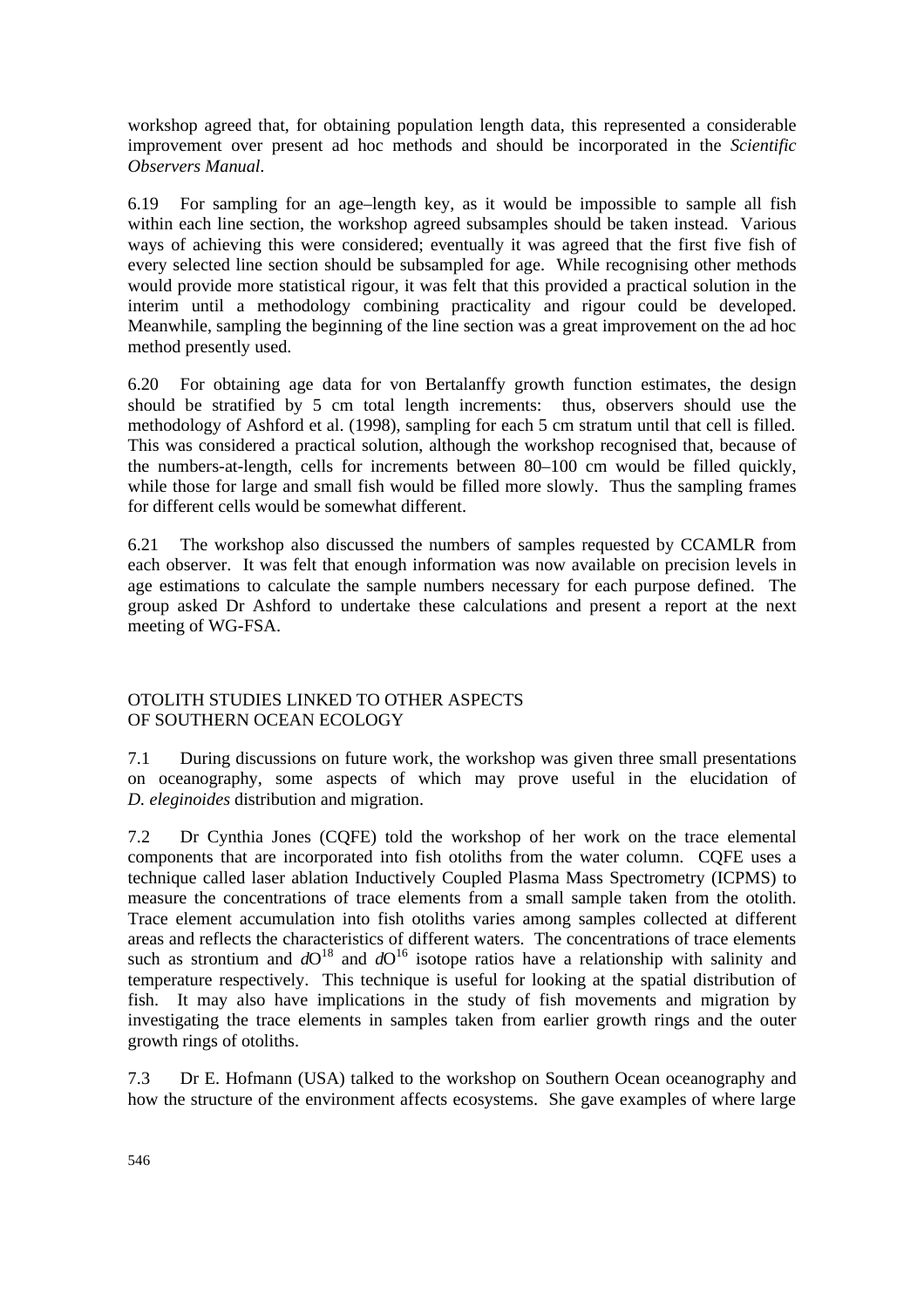and small-scale variability in the environment results in changes of the nature of biological interactions. She presented examples of new conceptual models that affect the nature of ecosystems. These included the Circumpolar Wave, a meteorological phenomenon, that has an effect on the extent of the sea-ice with a 4~5 year periodicity. Other examples included the interannual variations in the extent of the sea-ice, the distribution of upper Circumpolar Deep Water and the southern boundary of the Antarctic Circumpolar Current. The latter seems to have most effect on ecosystems in its boundary currents and a number of species are affected by this, examples given included krill and *Pleuragramma* spp. Dr Hofmann also presented a model for the oceanography of Drake Passage Scotia Sea area.

7.4 Dr Arkhipkin spoke of a project proposal to study the demography and migrations of the *D. eleginoides* in the Southwest Atlantic. He presented fishery data on *D. eleginoides* around the Falkland/Malvinas Islands. Dr Arkhipkin also described the distribution of juvenile *D. eleginoides* in the trawl fishery on the shelf and in the longline fishery in waters greater than 600 m. He described three areas, one in the north (50°S), one in the southeast (54°S) and one of lesser importance to the east where the fishery is concentrated. It is unclear as to whether these concentrations represent a single stock or several stocks originating from different regions in the Southwest Atlantic. Dr Arkhipkin presented a scheme of currents around the Falkland/Malvinas Islands and a hypothesis of the ontogenetic migrations of the *D. eleginoides* from the slope waters to the three major areas off the shelf in deeper waters associated with these currents. The aims of the project will include genetic screening of mitochondrial and microsatellite DNA, ICPMS for trace elemental analysis and parasitological studies to identify stocks and trace migrations of *D. eleginoides*.

# FUTURE WORK ON *D. ELEGINOIDES* OTOLITHS AND ADVICE TO WG-FSA

### Advice to WG-FSA

- 8.1 (i) the workshop agreed that although age determination of *D. eleginoides* was difficult, it could be achieved using otolith sections (paragraph 4.1);
	- (ii) key features to be taken into account in reading otoliths are set out in paragraphs 4.9 to 4.15;
	- (iii) three otolith preparation protocols were discussed, all of which were considered suitable for age determination of *D. eleginoides* (paragraphs 5.1 to 5.5);
	- (iv) the workshop recommended that a routine program to exchange otoliths for age determination between laboratories be established (paragraphs 6.4. and 6.14.);
	- (v) the workshop recommended that all protocols for age determination be subject to quality assurance and quality control as described in paragraphs 6.4, 6.5 to 6.8 and 6.14;
	- (vi) the workshop recommended that reference sets of otoliths be prepared in order to monitor the precision of experienced and new readers (paragraph 6.6); and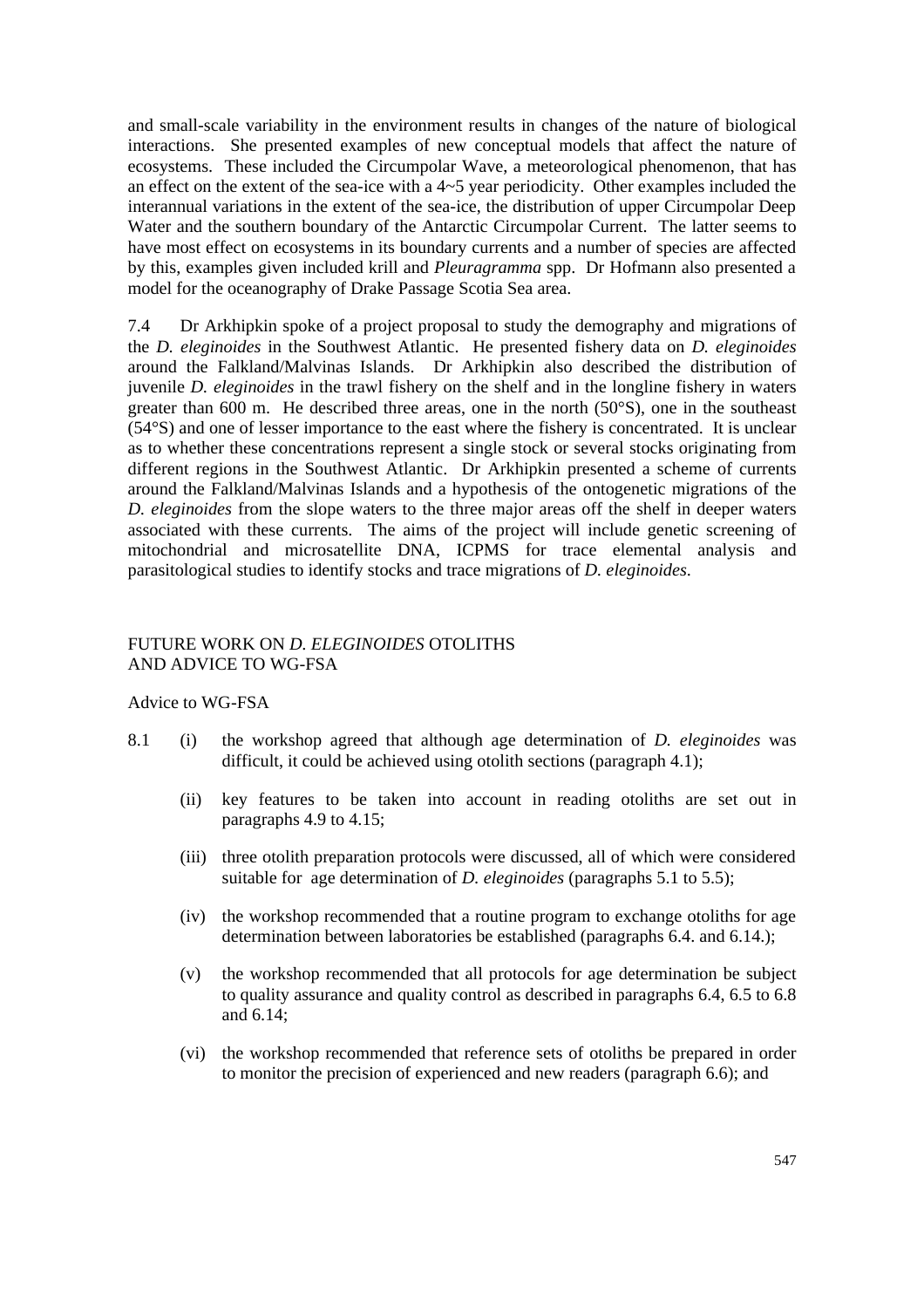(vii) the workshop recommended that the CCAMLR *Scientific Observers Manual* should be revised to incorporate the randomised sampling methodology of Ashford et al. (1998), and reflect the priorities laid down by WG-FSA (paragraphs 6.17 to 6.21).

# Future Work

- 8.2 The workshop agreed that further research is needed on the following topics:
	- (i) determine more precisely the time interval between the formation of the primordium and the formation of the distal edge of the first translucent zone or the edge of the nucleus (paragraph 4.13);
	- (ii) validation of the timing of annulus deposition through Marginal Increment Analysis (MIA) (paragraph 4.13);
	- (iii) develop other validation methods specifically to estimate accuracy (paragraph 6.7); and
	- (iv) follow modal progression of length density of pre-recruits from a single area with otolith ground-truthing, with the aim of better defining their growth (paragraph 6.7).

### Coordination of Otolith Research

8.3 The workshop had provided a valuable opportunity for participants to discuss their work and to develop new ideas and collaborations. It was agreed that there would be considerable merit if this activity could continue and agreed to form its own CCAMLR Otolith Network (CON) to which all participants along with anyone interested in studies on otoliths of Southern Ocean fish could join. Initially CON would meet by correspondence through email although meetings might be arranged in the margins of symposia or CCAMLR meetings.

### CLOSE OF THE MEETING

9.1 The Convener noted that the workshop could not have taken place without a great deal of hard work by many individuals. He thanked Drs Ashford and Krusic-Golub and Mr Horn for providing samples and leading the way with the otolith exchange exercise. He thanked all the participants at the workshop for their hard work throughout the meeting. Support for the workshop had come from CQFE and also from the US AMLR Program and this was gratefully acknowledged. Finally he thanked all the CQFE team for keeping the meeting running smoothly and efficiently. The CQFE team in turn thanked the Convener for his considerable efforts in initiating and chairing the workshop.

9.2 The Convener wished all participants a safe journey home and closed the workshop.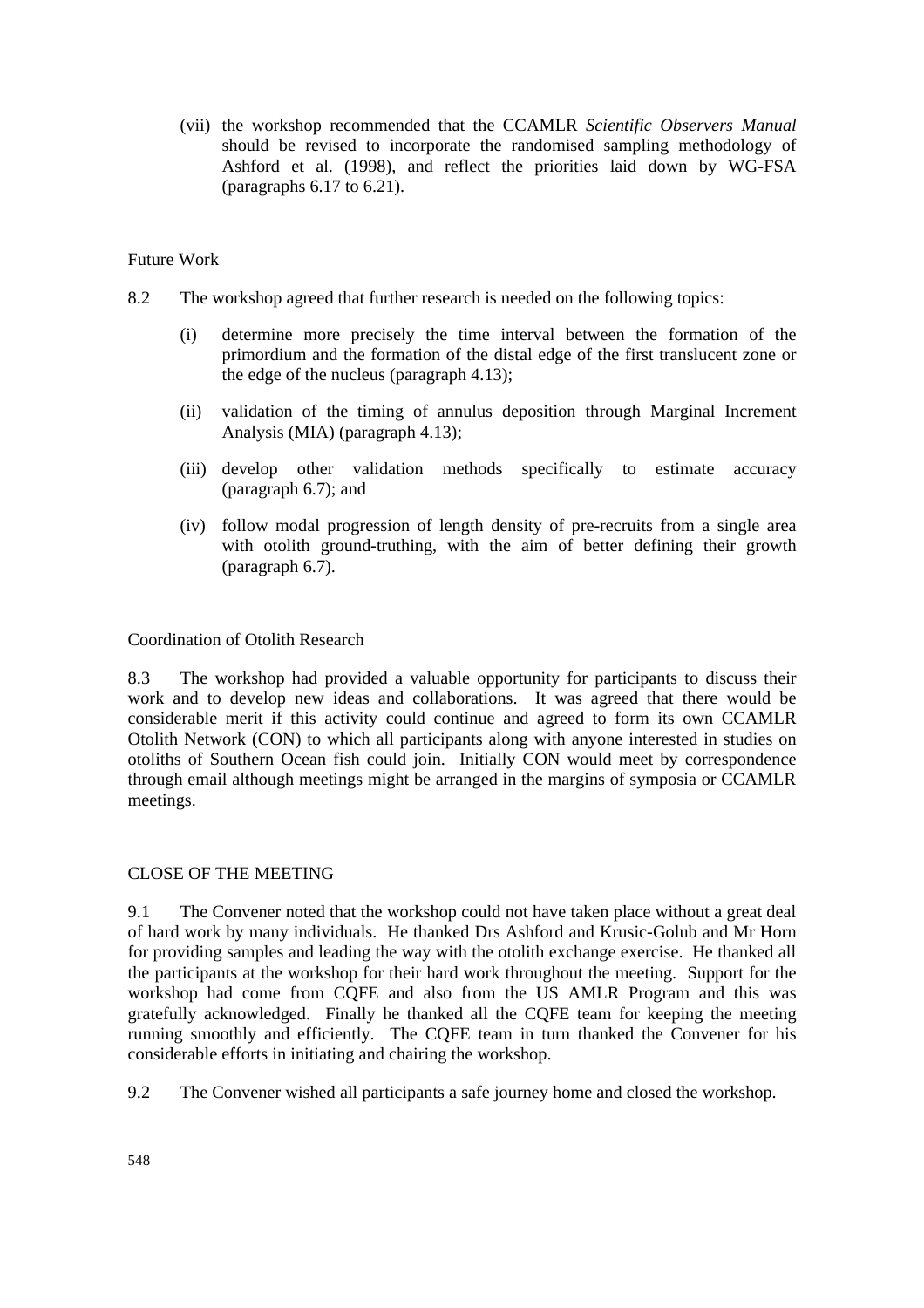#### **REFERENCES**

- Ashford, J.R. 2001. In support of a rationally managed fishery: age and growth in Patagonian toothfish (*Dissostichus eleginoides*). Ph.D. dissertation, Old Dominion University, USA.
- Ashford, J.R., G. Duhamel and M. Purves. 1998. A protocol for randomised sampling of longlines in the Southern Ocean fishery for *Dissostichus eleginoides*: System of International Scientific Observation. Document *WG-FSA-98/60*. CCAMLR, Hobart, Australia.
- Eltink, A.T.G.W., A.W. Newton, C. Morgado, M.T.G. Santamaria and J. Modin. 2000. Guidelines and tools for age reading comparisons. Version 1. (First sheet of age comparison.xls.) *EFAN Report* 3-2000: 75 pp.
- Horn, P.L. 1999. Age and growth of Patagonian toothfish (*Dissostichus eleginoides*) and Antarctic toothfish (*D. mawsoni*) in waters from the New Zealand Exclusive Economic Zone to CCAMLR Subarea 88.1. Document *WG-FSA-99/43*. CCAMLR, Hobart, Australia.
- Horn, P.L. 2001. Age and growth of Patagonian toothfish (*Dissostichus eleginoides*) and Antarctic toothfish (*D. mawsoni*) in waters from the New Zealand sub-Antarctic to the Ross Sea, Antarctica. *Fisheries Research:* in press.
- Kock, K.-H. and A. Kellermann. 1991. Reproduction in Antarctic notothenioid fish: a review. *Ant. Sci.,* 3 (2): 125–150.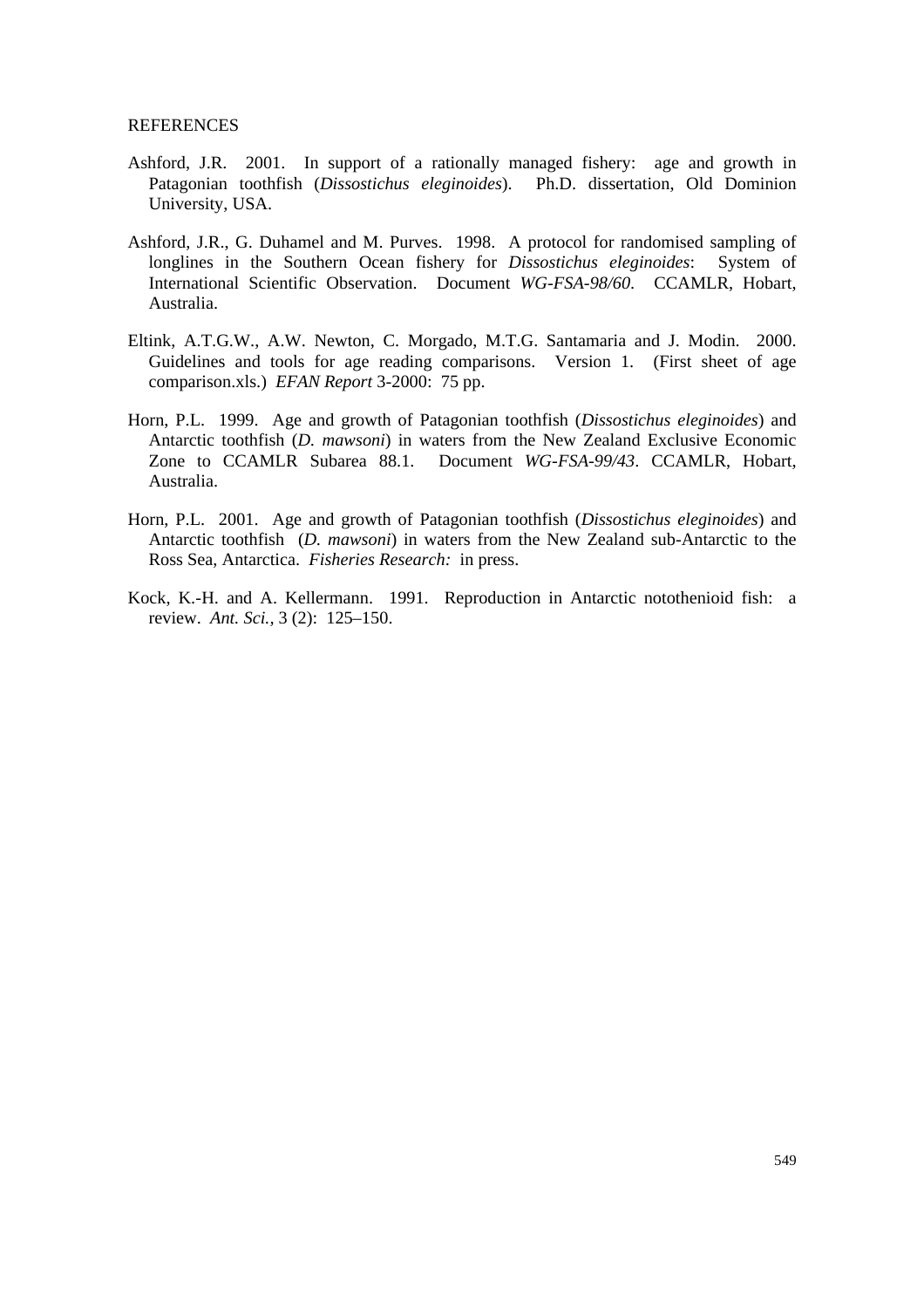#### Table. 1: Descriptions of translucent and opaque zones as seen in otoliths when viewed under reflected and transmitted light

| Definition                                                                                                                                           | Light Source                                                             |                                                        |
|------------------------------------------------------------------------------------------------------------------------------------------------------|--------------------------------------------------------------------------|--------------------------------------------------------|
|                                                                                                                                                      | Reflected Light                                                          | <b>Transmitted Light</b>                               |
| Translucent Zone –<br>Zone that allows greater passage<br>of light than opaque zone. Has<br>been referred to by some authors<br>as the hyaline zone. | Appears as darker bands on otolith<br>surface when light is reflected.   | Appears as lighter bands when<br>light is transmitted. |
| Opaque Zones –<br>Zone where passage of light is<br>restricted.                                                                                      | Appears as lighter bands on otolith.<br>surface when light is reflected. | Appears as darker bands when<br>light is transmitted.  |

Table 2: Coefficient of variation (CV) in total age estimations from otoliths prepared at different institutions.

| <b>Otolith Preparation</b><br>(institution) | CV all Readers<br>(% ) |
|---------------------------------------------|------------------------|
| <b>COFE</b>                                 | 14                     |
| <b>MAFRI</b>                                | 19                     |
| <b>NIWA</b>                                 | 16                     |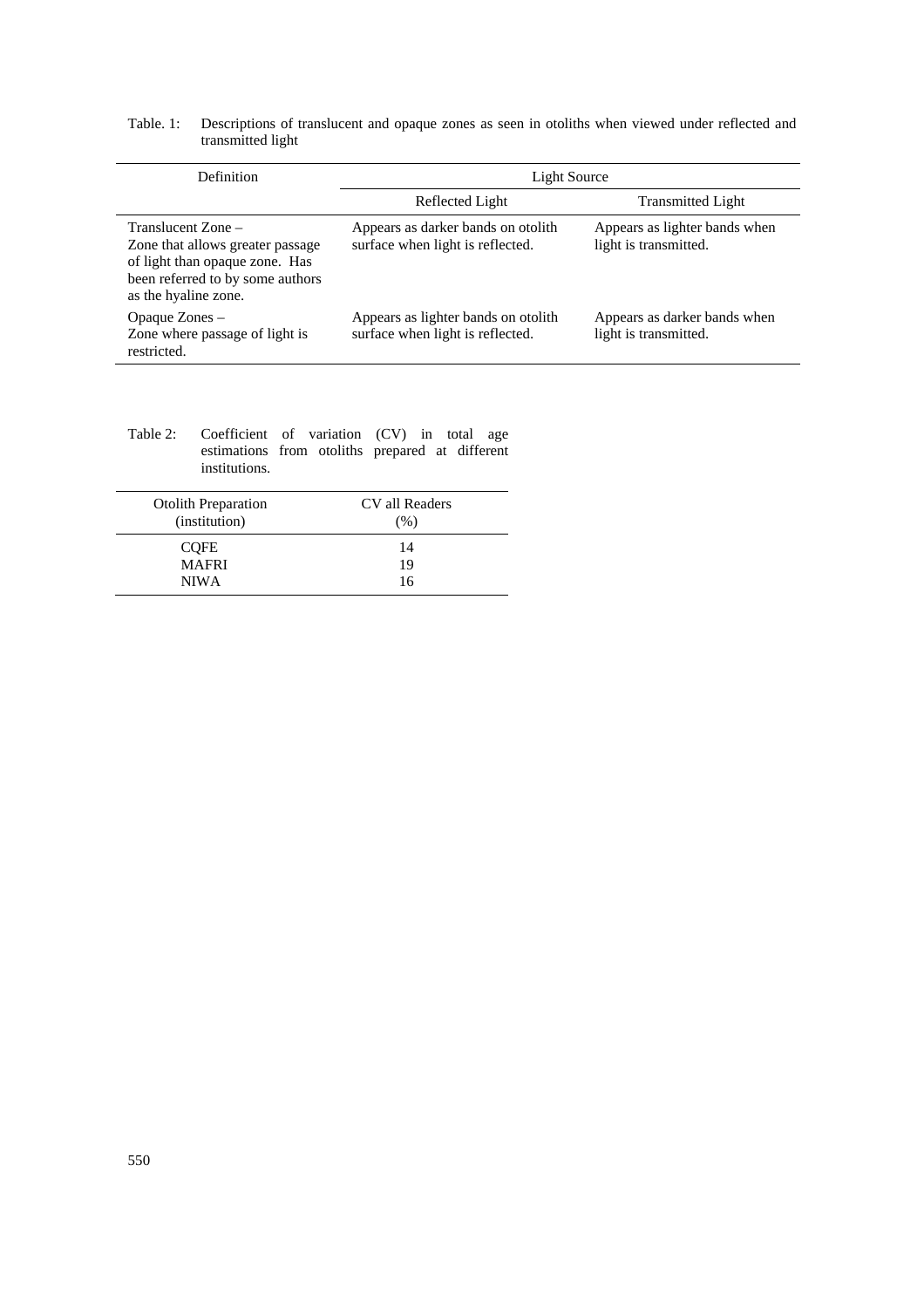

Figure 1: Proximal surface view of whole *Dissostichus eleginoides* otolith. Otolith SEM image © Australian Antarctic Division.



Figure 2: Features associated with sectioned *Dissostichus eleginoides* otolith prepared according to NIWA methodology and viewed under reflected light.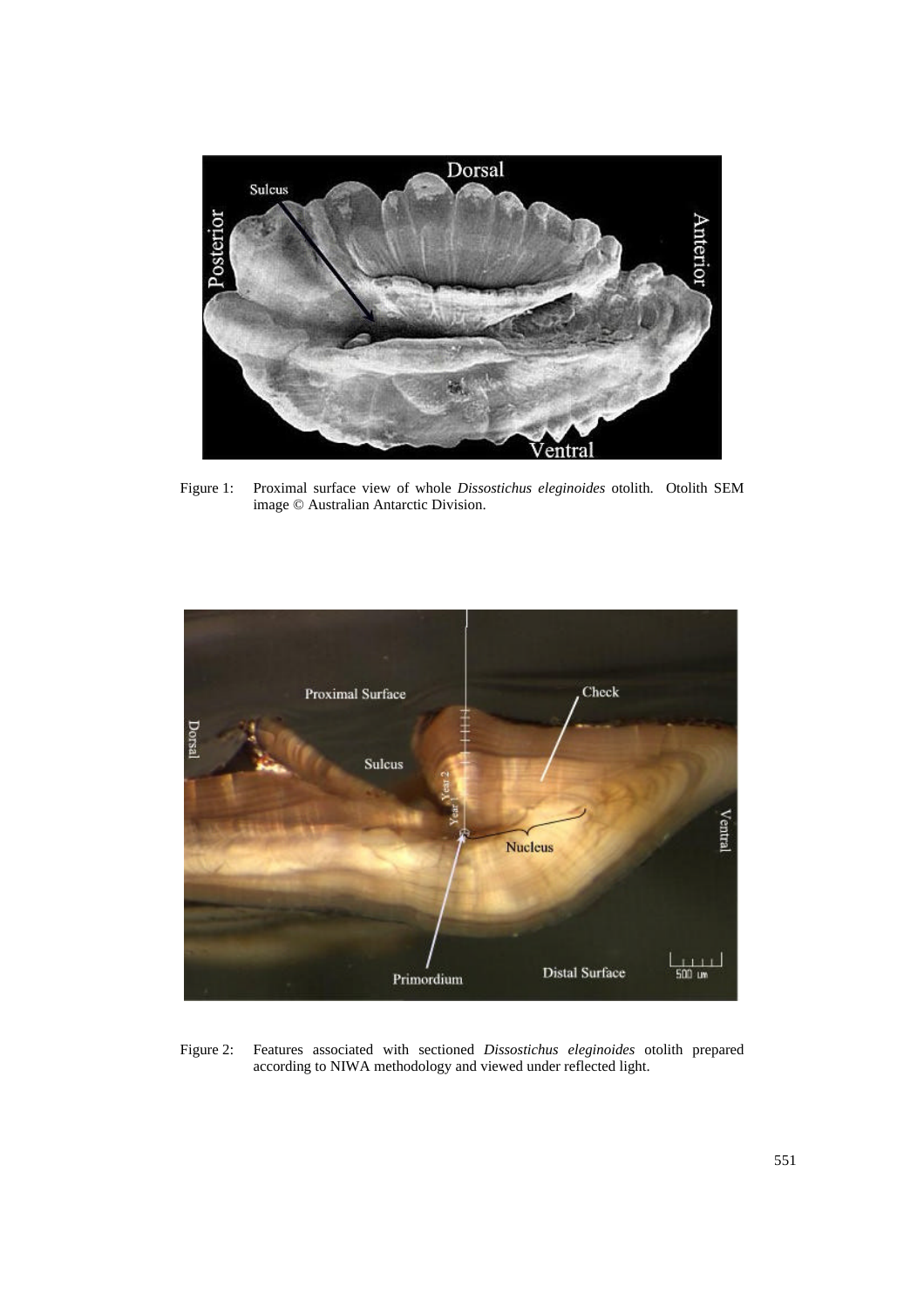

Figure 3: Features associated with sectioned *Dissostichus eleginoides* otolith prepared according to CAF methodology and viewed under transmitted light.



Figure 4: Features associated with sectioned *Dissostichus eleginoides* otolith prepared according to CQFE methodology and viewed under reflected light.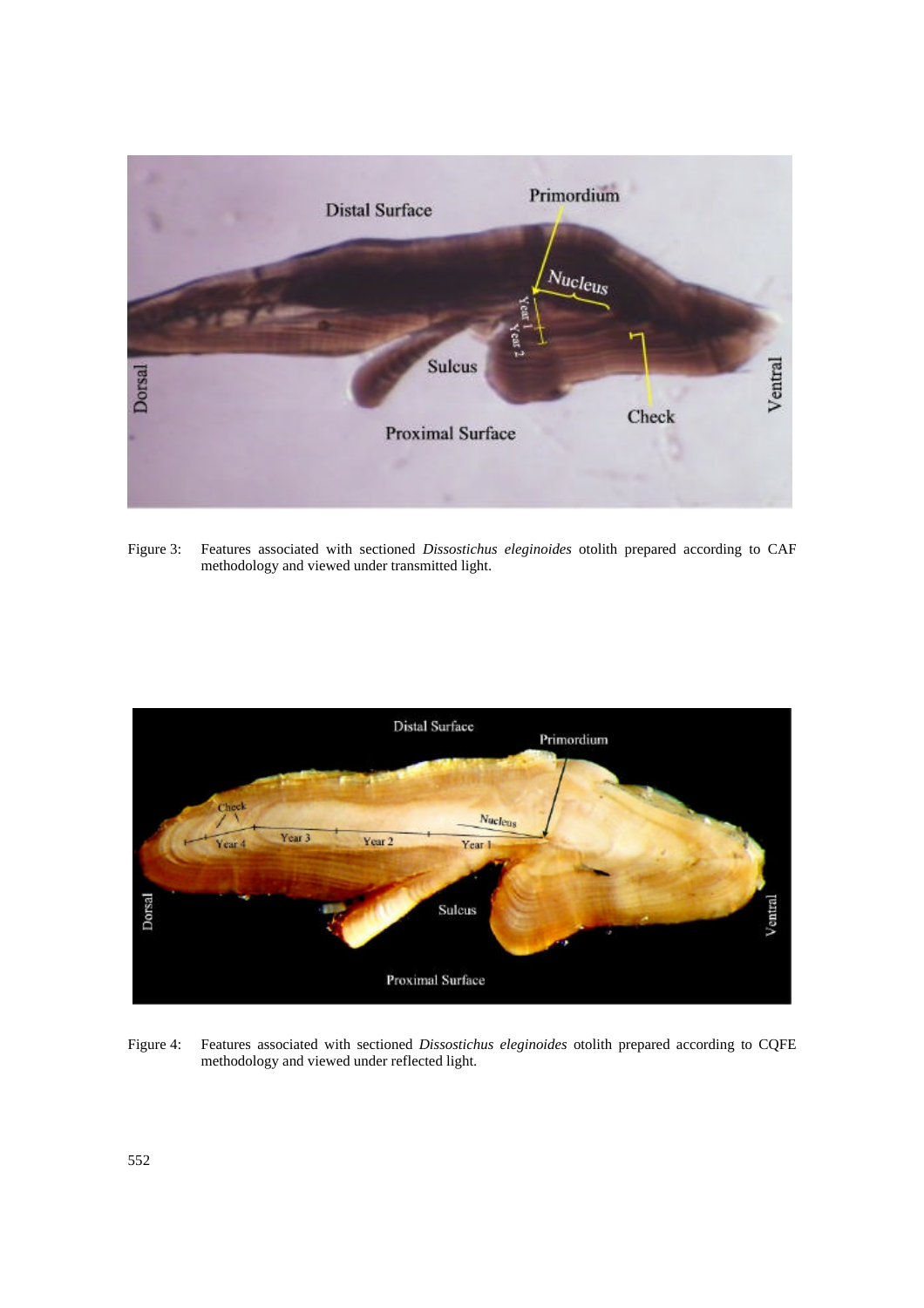

Figure 5: Checks associated with sectioned *Dissostichus eleginoides* otolith prepared according to CAF methodology and viewed under transmitted light.



Figure 6: Defined timeline of otolith age and growth structures for *Dissostichus eleginoides*.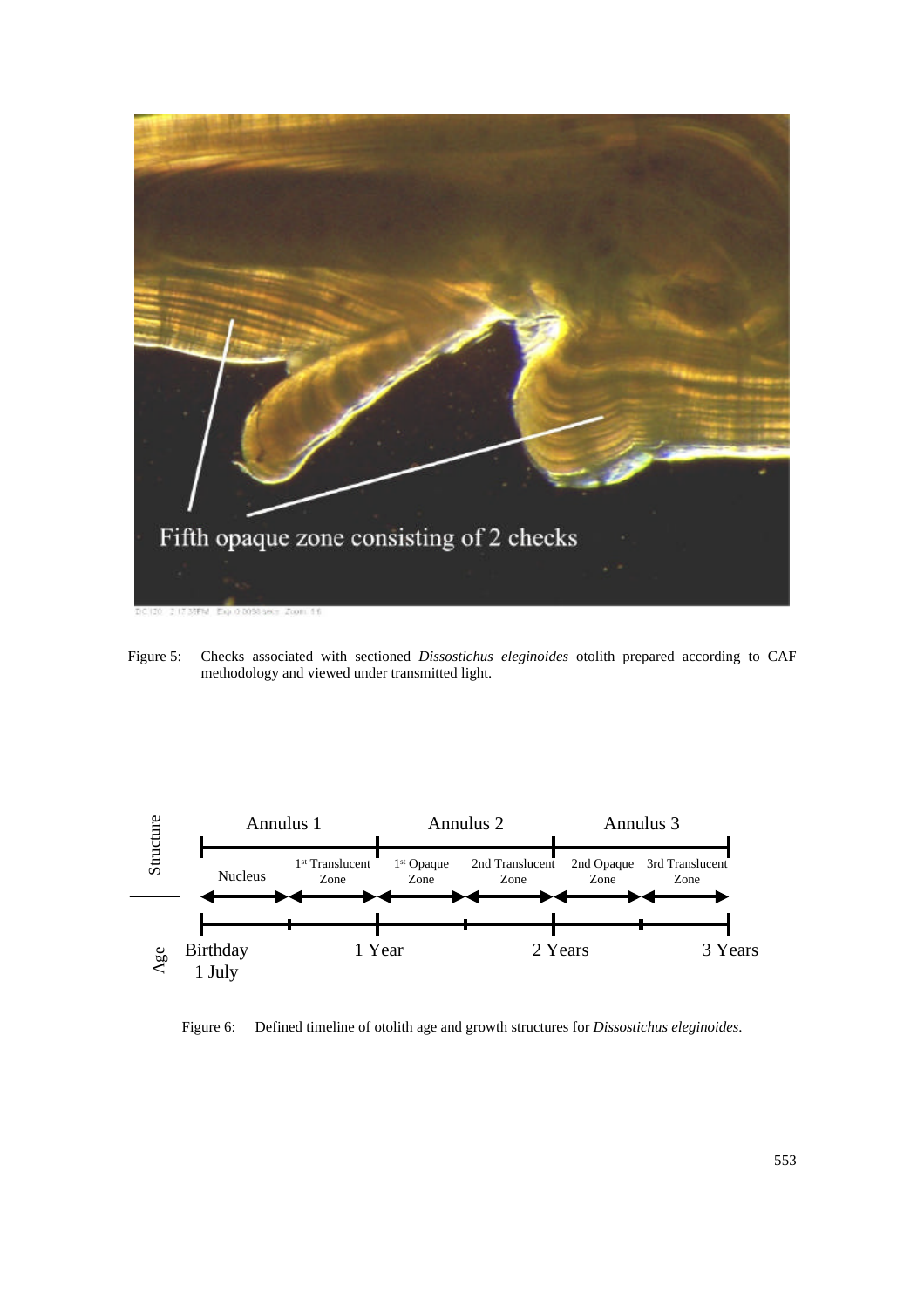

Figure 7a: Model of otolith growth and annulus formation for *Dissostichus eleginoides*. Solid circles represent annuli and dashed circles represent plus growth.



Figure 7b: Model showing otolith growth and annulus formation for a fish which spawns in September and with annulus formation in May. Solid circles represent annuli and dashed circles represent plus growth. (a) Use of a 1 January birth date allows for correct year-class assignment. The age-class designation, or age, is written first followed by the actual number of annuli visible listed within brackets (e.g.  $1(1+)$ ). The presence of a '+' after the number in the brackets indicates new growth, or 'plus growth' visible on the structure's margin. Using this method, a fish sacrificed in January before annulus formation with one visible annuli would be assigned the same age, 2(1), as a fish with two visible annuli sacrificed in August after annulus formation, 2(2). (b) Use of a 1 September birth date, while the correct biological birth date, causes the incorrect year-class assignment.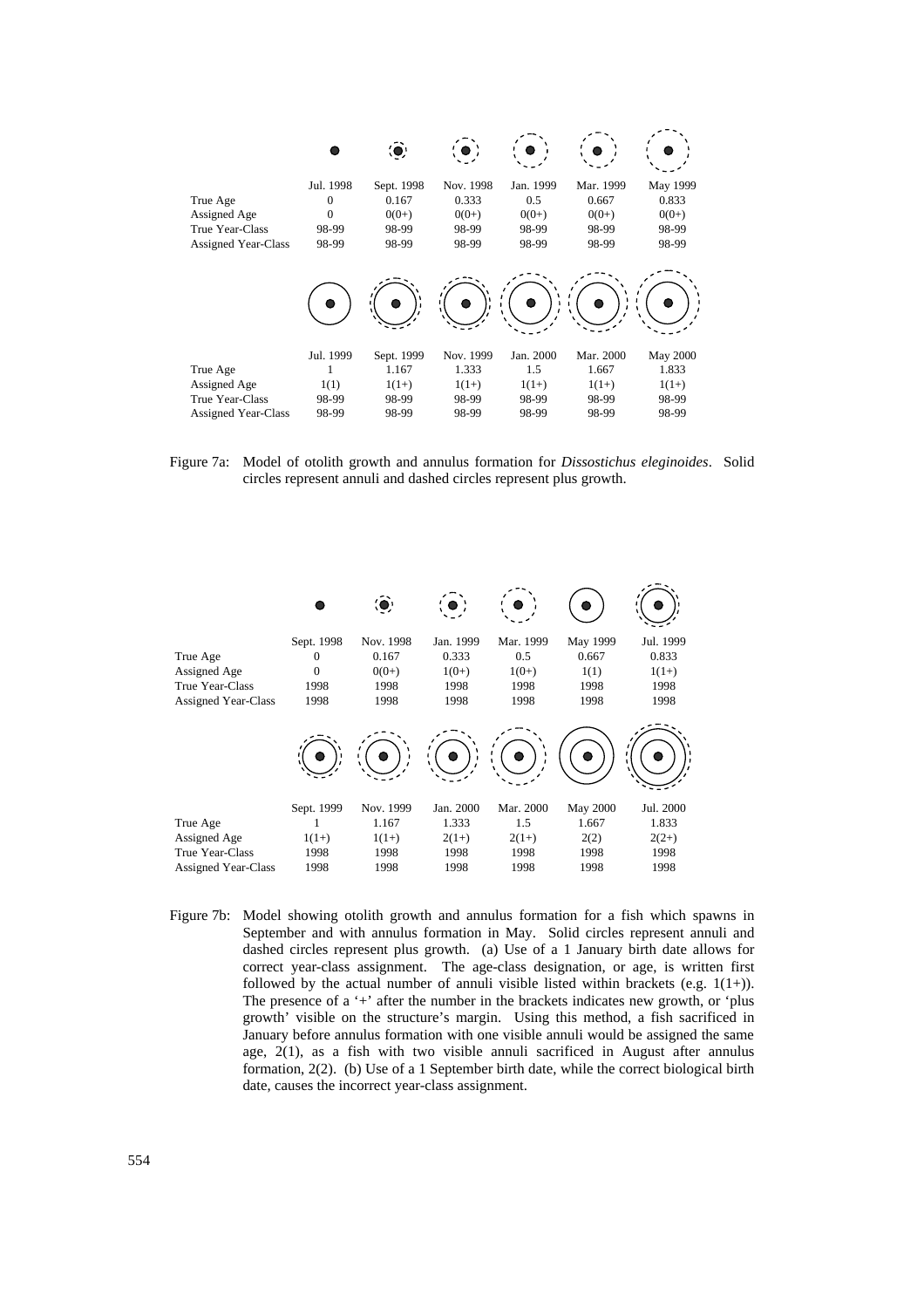### ATTACHMENT 1

# **LIST OF PARTICIPANTS**

Workshop on Estimating Age in Patagonian Toothfish (Center for Quantitative Fisheries Ecology, Old Dominion University, Norfolk, Va., USA, 23 to 27 July 2001)

| ARKHIPKIN, Alexander (Dr)                   | PO Box 598<br>Stanley<br><b>Falkland Islands</b><br>aarkhipkin@fisheries.gov.fk                                                                                                                       |
|---------------------------------------------|-------------------------------------------------------------------------------------------------------------------------------------------------------------------------------------------------------|
| ASHFORD, Julian (Dr)<br>(Local Coordinator) | <b>Center for Quantitative Fisheries Ecology</b><br><b>Old Dominion University</b><br>Technology Building, Room 102<br>4608 Hampton Boulevard<br>Norfolk, Va. 23529<br><b>USA</b><br>jashford@odu.edu |
| <b>BELCHIER, Mark (Dr)</b>                  | <b>British Antarctic Survey</b><br>High Cross, Madingley Road<br>Cambridge CB3 0ET<br><b>United Kingdom</b><br>markb@pcmail.nerc-bas.ac.uk                                                            |
| <b>BRICKLE, Paul</b>                        | <b>PO Box 598</b><br>Stanley<br><b>Falkland Islands</b>                                                                                                                                               |
| EVERSON, Inigo (Dr)<br>(Convener)           | <b>British Antarctic Survey</b><br>High Cross, Madingley Road<br>Cambridge CB3 0ET<br><b>United Kingdom</b><br>iev@pcmail.nerc-bas.ac.uk                                                              |
| HOFMANN, Eileen (Dr)                        | Center for Coastal Physical Oceanography<br><b>Crittenton Hall</b><br>Old Dominion University<br>Norfolk, Va. 23529<br><b>USA</b><br>hofmann@ccpo.odu.edu                                             |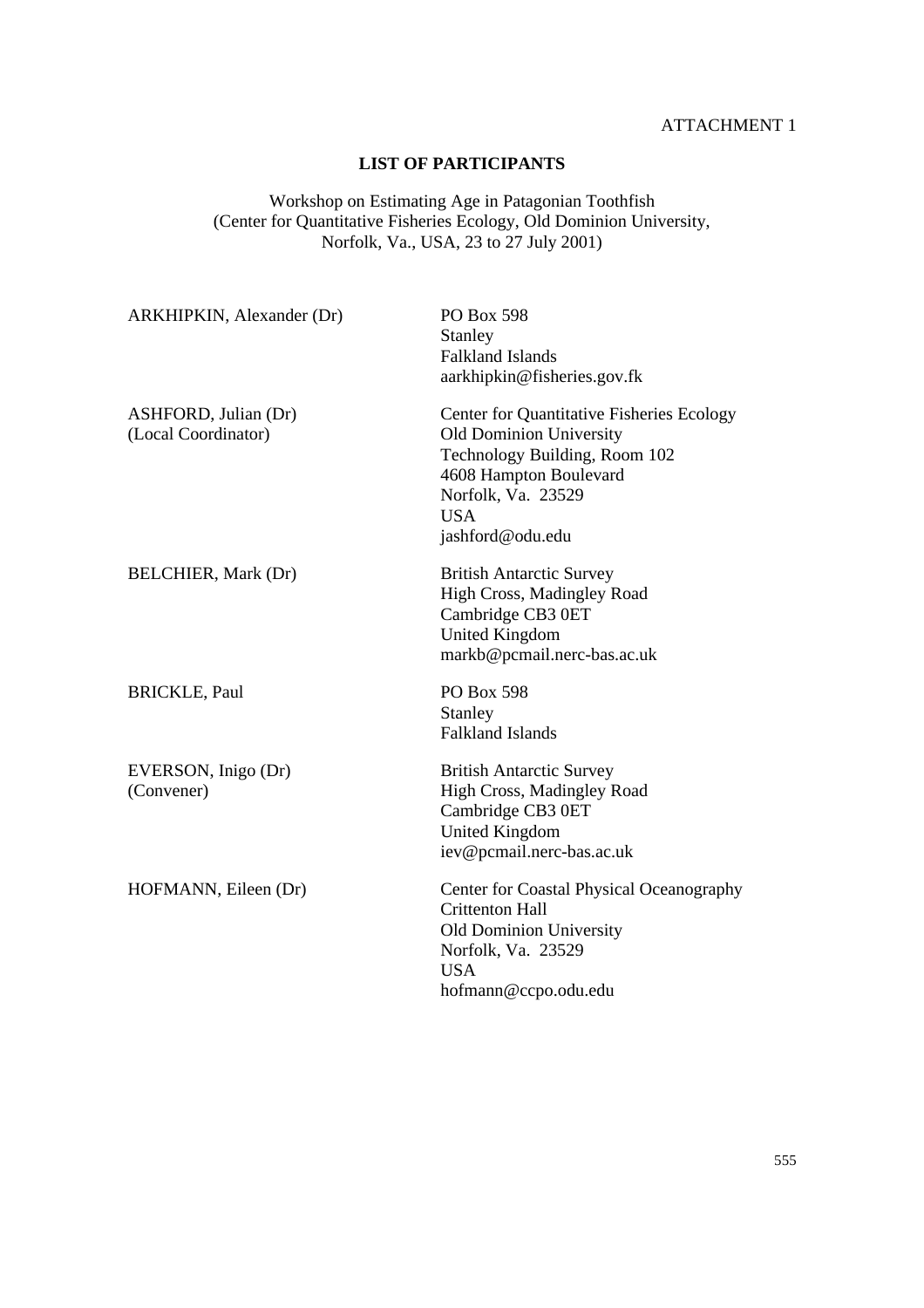| HORN, Peter (Mr)                 | National Institute of Water<br>and Atmospheric Research<br>PO Box 893<br>Nelson<br>New Zealand<br>p.horn@niwa.cri.nz                                                                                     |
|----------------------------------|----------------------------------------------------------------------------------------------------------------------------------------------------------------------------------------------------------|
| JONES, Christopher D. (Dr)       | <b>US AMLR Program</b><br><b>NMFS Southwest Fisheries Science Center</b><br>PO Box 271<br>La Jolla, Ca. 92038<br><b>USA</b><br>cdjones@ucsd.edu                                                          |
| JONES, Cynthia (Dr)              | Director<br>Center for Quantitative Fisheries Ecology<br><b>Old Dominion University</b><br>Technology Building, Room 102<br>4608 Hampton Boulevard<br>Norfolk, Va. 23529<br><b>USA</b><br>cjones@odu.edu |
| KRUSIC-GOLUB, Kyne (Dr)          | <b>Central Ageing Facility</b><br>Marine and Freshwater Resources Institute<br><b>PO Box 114</b><br>Queenscliff Vic. 3225<br>Australia<br>kyne.krusicgolub@nre.vic.gov.au                                |
| LA MESA, Mario (Dr)              | Istituto di Ricerche sulla<br>Pesca Marittima (IRPEM)<br>del Consiglio Nazionale delle Ricerche (CNR)<br>Largo Fiera della Pesca, 1<br>Ancona 60125<br>Italy<br>lamesa@irpem.an.cnr.it                   |
| SANTAMARÍA, Teresa García (Dra.) | Centro Oceanográfico de Canarias<br>Instituto Español de Oceanografía<br>Carretera San Andrés s/n,<br>38120 Santa Cruz de Tenerife<br>España<br>mtgs@ieo.rcanaria.es                                     |
| SELLING, Joern                   | Weibenburger Str. 14<br>22049 Hamburg<br>Germany<br>j.selling@gmx.de                                                                                                                                     |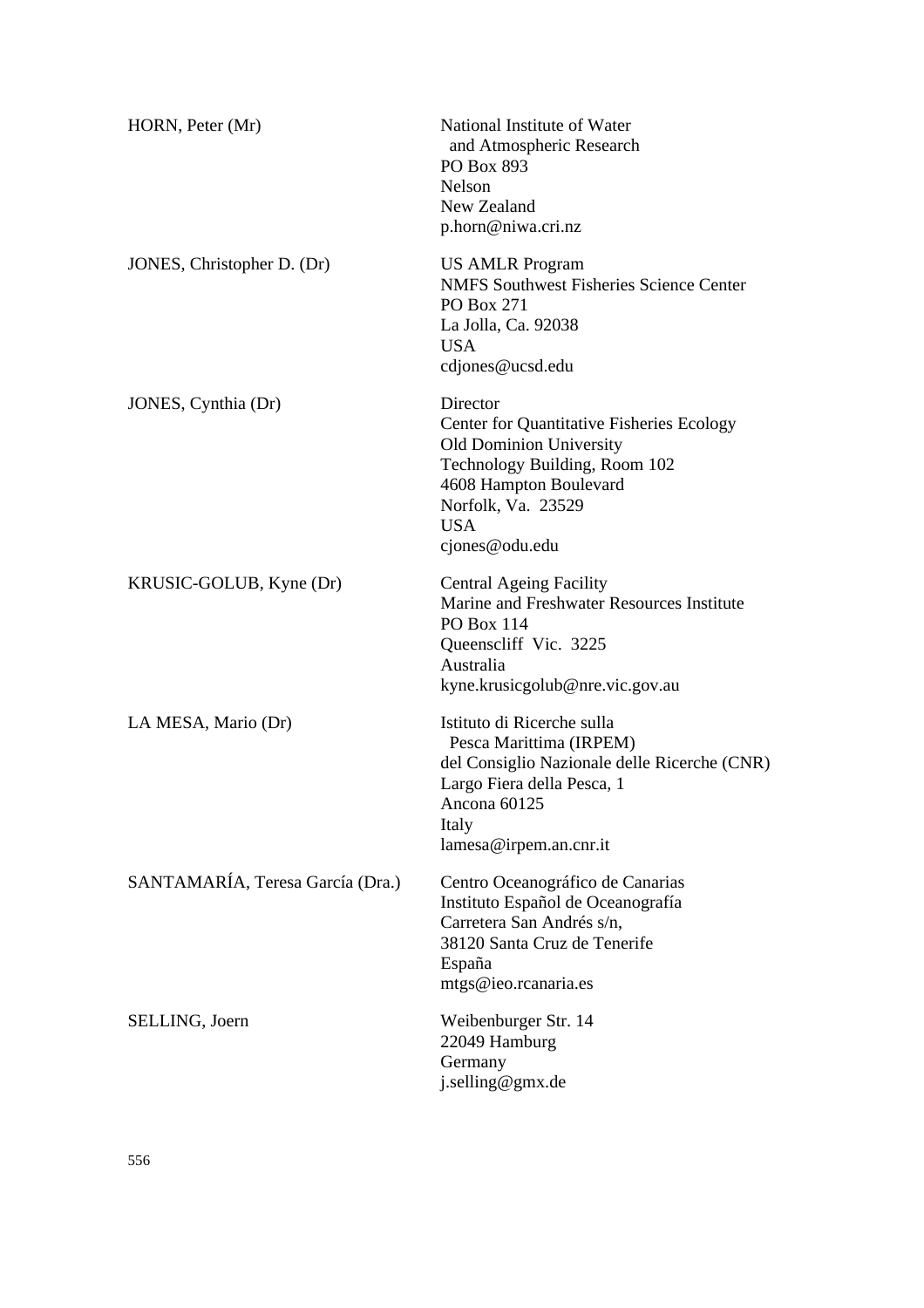| <b>BOBKO</b> , Steven<br>(Lab Manager) | Center for Quantitative Fisheries Ecology<br><b>Old Dominion University</b><br>Technology Building, Room 102<br>4608 Hampton Boulevard<br>Norfolk, Va. 23529<br><b>USA</b><br>sbobko@odu.edu        |
|----------------------------------------|-----------------------------------------------------------------------------------------------------------------------------------------------------------------------------------------------------|
| MCDOWELL, Jolene                       | <b>Center for Quantitative Fisheries Ecology</b><br><b>Old Dominion University</b><br>Technology Building, Room 102<br>4608 Hampton Boulevard<br>Norfolk, Va. 23529<br><b>USA</b>                   |
|                                        | <b>Old Dominion University</b><br>Technology Building Rm. 102<br>4608 Hampton Boulevard<br>Norfolk, Virginia 23529<br><b>USA</b>                                                                    |
| MCNAMEE, Kathleen                      | Center for Quantitative Fisheries Ecology<br><b>Old Dominion University</b><br>Technology Building, Room 102<br>4608 Hampton Boulevard<br>Norfolk, Va. 23529<br><b>USA</b>                          |
| REISS, Christian (Dr)                  | <b>Center for Quantitative Fisheries Ecology</b><br><b>Old Dominion University</b><br>Technology Building, Room 102<br>4608 Hampton Boulevard<br>Norfolk, Va. 23529<br><b>USA</b><br>creiss@odu.edu |